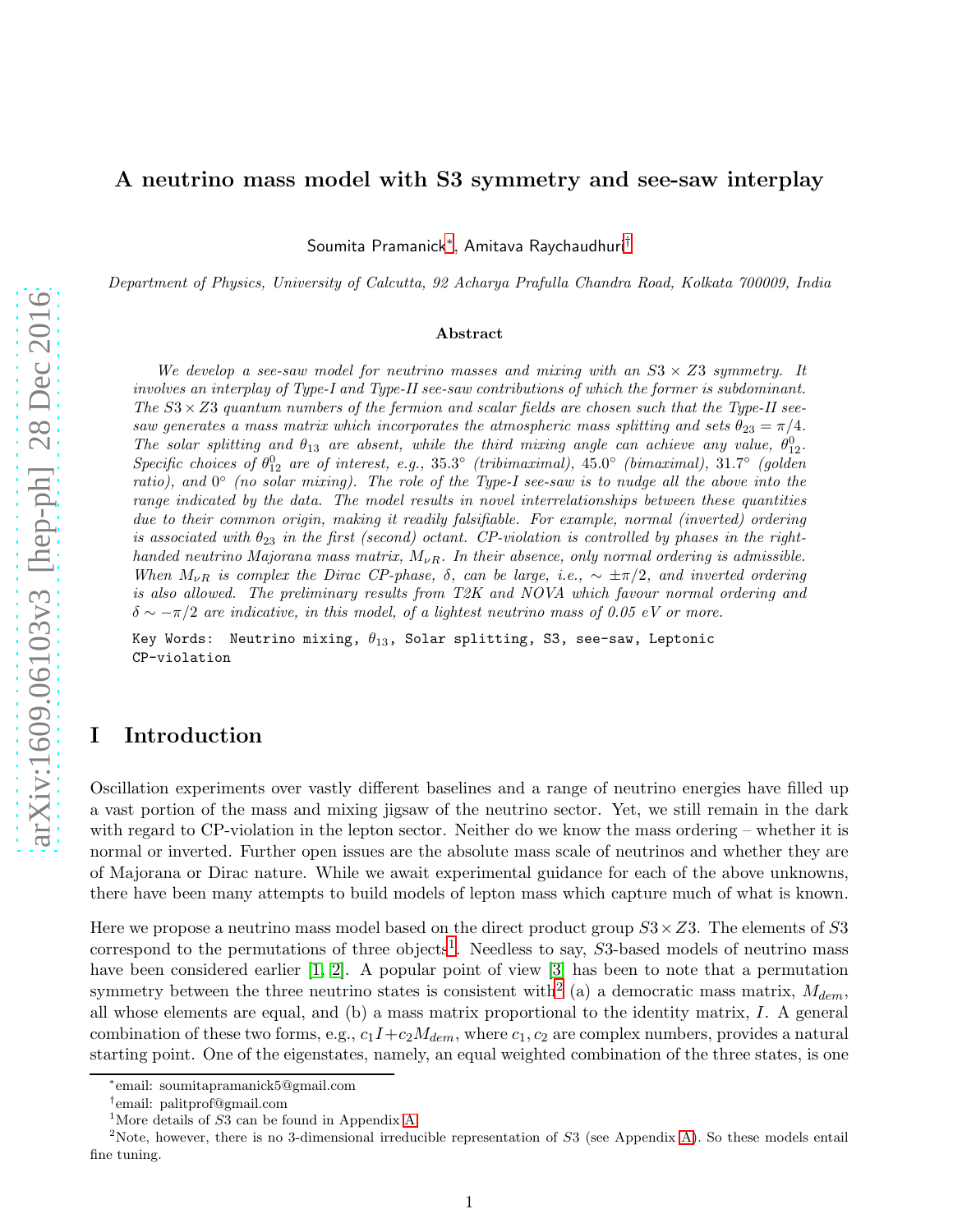| Model | <b>TRM</b>   | ВM           | GR           | NSM         |
|-------|--------------|--------------|--------------|-------------|
|       | $35.3^\circ$ | $45.0^\circ$ | $31.7^\circ$ | $0.0^\circ$ |

<span id="page-1-0"></span>Table 1: The solar mixing angle,  $\theta_{12}^0$  for this work, for the TBM, BM, and GR mixing patterns. NSM stands for the case where the solar mixing angle is initially vanishing.

column of the popular tribimaximal mixing matrix. Many models have been presented [\[3\]](#page-21-2) which add perturbations to this structure to accomplish realistic neutrino masses and mixing. Variations on this theme [\[4\]](#page-21-3) explore mass matrices with such a form in the context of Grand Unified Theories, in models of extra dimensions, and examine renormalisation group effects on such a pattern realised at a high energy. Other variants of the S3-based models, for example [\[5\]](#page-21-4), rely on a 3-3-1 local gauge symmetry, tie it to a  $(B - L)$ -extended model, or realise specific forms of mass matrices through soft symmetry breaking, etc. As discussed later, the irreducible representations of S3 are one and two-dimensional. The latter provides a natural mechanism to get maximal mixing in the  $\nu_{\mu} - \nu_{\tau}$  sector [\[6\]](#page-21-5).

The present work, also based on S3 symmetry, breaks new ground in the following directions. Firstly, it involves an interplay of Type-I and Type-II see-saw contributions. Secondly, it presents a general framework encompassing many popular mixing patterns such as tribimaximal mixing. Further, the model does not invoke any soft symmetry breaking terms. All the symmetries are broken spontaneously.

We briefly outline here the strategy of this work. We use the standard notation for the leptonic mixing matrix – the Pontecorvo, Maki, Nakagawa, Sakata (PMNS) matrix – U.

$$
U = \begin{pmatrix} c_{12}c_{13} & s_{12}c_{13} & s_{13}e^{-i\delta} \\ -c_{23}s_{12} + s_{23}s_{13}c_{12}e^{i\delta} & c_{23}c_{12} + s_{23}s_{13}s_{12}e^{i\delta} & s_{23}c_{13} \\ s_{23}s_{12} + c_{23}s_{13}c_{12}e^{i\delta} & -s_{23}c_{12} + c_{23}s_{13}s_{12}e^{i\delta} & c_{23}c_{13} \end{pmatrix} , \qquad (1)
$$

where  $c_{ij} = \cos \theta_{ij}$  and  $s_{ij} = \sin \theta_{ij}$ . The neutrino masses and mixings arise through a two-stage mechanism. In the first step, from the Type-II see-saw the larger atmospheric mass splitting,  $\Delta m^2_{atmos}$ , is generated while the solar splitting,  $\Delta m_{solar}^2$ , is absent. Also,  $\theta_{13} = 0$ ,  $\theta_{23} = \pi/4$  and the model parameters can be continuously varied to obtain any desired  $\theta_{12}^0$ . Of course, in reality  $\theta_{13} \neq 0$  [\[7\]](#page-21-6), the solar splitting is non-zero, and there are indications that  $\theta_{23}$  is large but non-maximal. Experiments have also set limits on  $\theta_{12}$ . The Type-I see-saw addresses all the above issues and relates the masses and mixings to each other.

The starting form incorporates several well-studied mixing patterns such as tribimaximal (TBM), bimaximal (BM), and golden ratio (GR) mixings within its fold. These alternatives all have  $\theta_{13} = 0$  and  $\theta_{23} = \pi/4$ . They differ only in the value of the third mixing angle  $\theta_{12}^0$  as displayed in Table [1.](#page-1-0) The fourth option in this Table, no solar mixing (NSM), exhibits the attractive feature<sup>[3](#page-1-1)</sup> that the mixing angles are either maximal, i.e.,  $\pi/4$  ( $\theta_{23}$ ) or vanishing ( $\theta_{13}$  and  $\theta_{12}^0$ ).

In the following section we furnish a description of the model including the assignment of  $S3 \times Z3$ quantum numbers to the leptons and symmetry-breaking scalar fields. The consequences of the model are described next where we also compare with the experimental data. A summary and conclusions follow. The scalar potential of this model has a rich structure. In two Appendices we present the

<span id="page-1-1"></span> $3$ Such a mixing pattern was envisioned earlier in a model based on A4 symmetry [\[8\]](#page-21-7) which built on previous work along similar lines [\[9,](#page-21-8) [10\]](#page-21-9).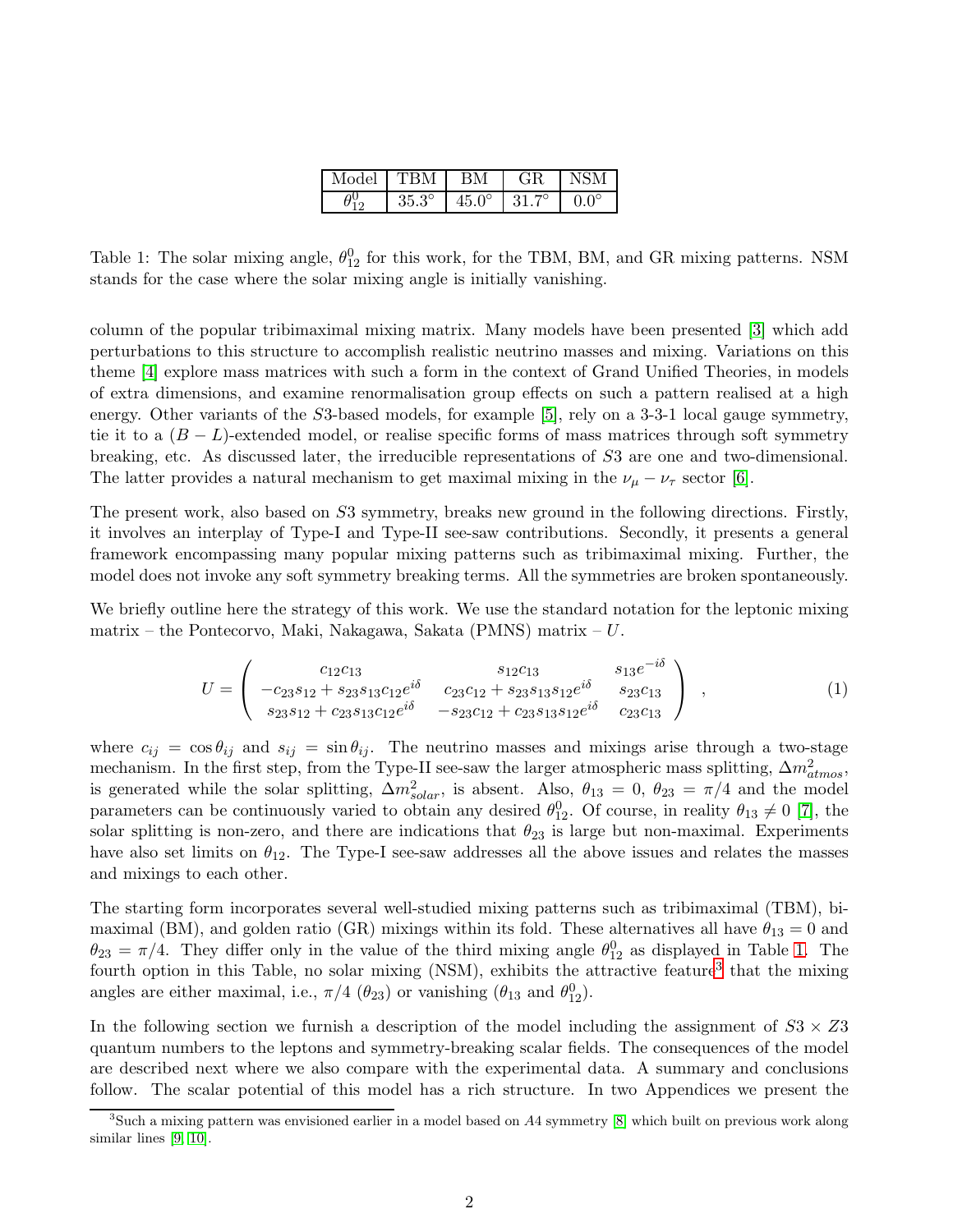| Fields                       | Notations                                | S3(Z3)                                 | $SU(2)_L(Y)$ | L    |
|------------------------------|------------------------------------------|----------------------------------------|--------------|------|
| Left-handed leptons          | $L_e$<br>$L_\mu$<br>$L_\tau$             | 1'(1)<br>$1'(\omega)$<br>$1(\omega)$   | $2(-1)$      | $+1$ |
| Right-handed charged leptons | $e_{\mathcal{R}}$<br>$\mu_R$<br>$\tau_R$ | 1'(1)<br>2(1)                          | $1(-2)$      | $+1$ |
| Right-handed neutrinos       | $N_{1R}$<br>$N_{2R}$<br>$N_{3R}$         | 1'(1)<br>$1'\ (\omega)$<br>$1(\omega)$ | 1(0)         |      |

<span id="page-2-0"></span>Table 2: The fermion content of the model. The transformation properties under S3, Z3, and  $SU(2)_L$ are shown. The hypercharge of the fields, Y, and their lepton number, L, are also indicated. Here  $L^T_{\alpha} = (\nu_{\alpha} \, l_{\alpha}^-).$ 

essence of S3 symmetry and discuss the S3 invariant scalar potential, deriving the conditions which must be satisfied by the scalar coefficients to obtain the desired minimum.

## II The Model

In the model under discussion fermion and scalar multiplets are assigned  $S_3 \times Z_3$  quantum numbers in a manner such that spontaneous symmetry breaking naturally yields mass matrices which lead to the see-saw features espoused earlier. All terms allowed by the symmetries of the model are included in the Lagrangian. No soft symmetry-breaking terms are required.

To begin it will be useful to formulate the conceptual structure behind the model. Neutrino masses arise from a combination of Type-I and Type-II see-saw contributions of which the latter dominates. In the neutrino mass basis, which is also the basis in which the Lagrangian will be presented, the Type-II see-saw yields a diagonal matrix in which two states are degenerate:

$$
M_{\nu L} = \begin{pmatrix} m_1^{(0)} & 0 & 0 \\ 0 & m_1^{(0)} & 0 \\ 0 & 0 & m_3^{(0)} \end{pmatrix} . \tag{2}
$$

This mass matrix results in  $\Delta m^2_{atmos} = (m_3^{(0)})$  $\binom{0}{3}^2 - \left(m_1^{(0)}\right)$  $(0)$ <sup>2</sup> while  $\Delta m_{solar}^2 = 0$ . Later, we find the combinations  $m^{\pm} = m_3^{(0)} \pm m_1^{(0)}$  $1<sup>(0)</sup>$  useful.  $m<sup>-</sup>$  signals the mass ordering; it is positive for normal ordering (NO) and negative for inverted ordering (IO).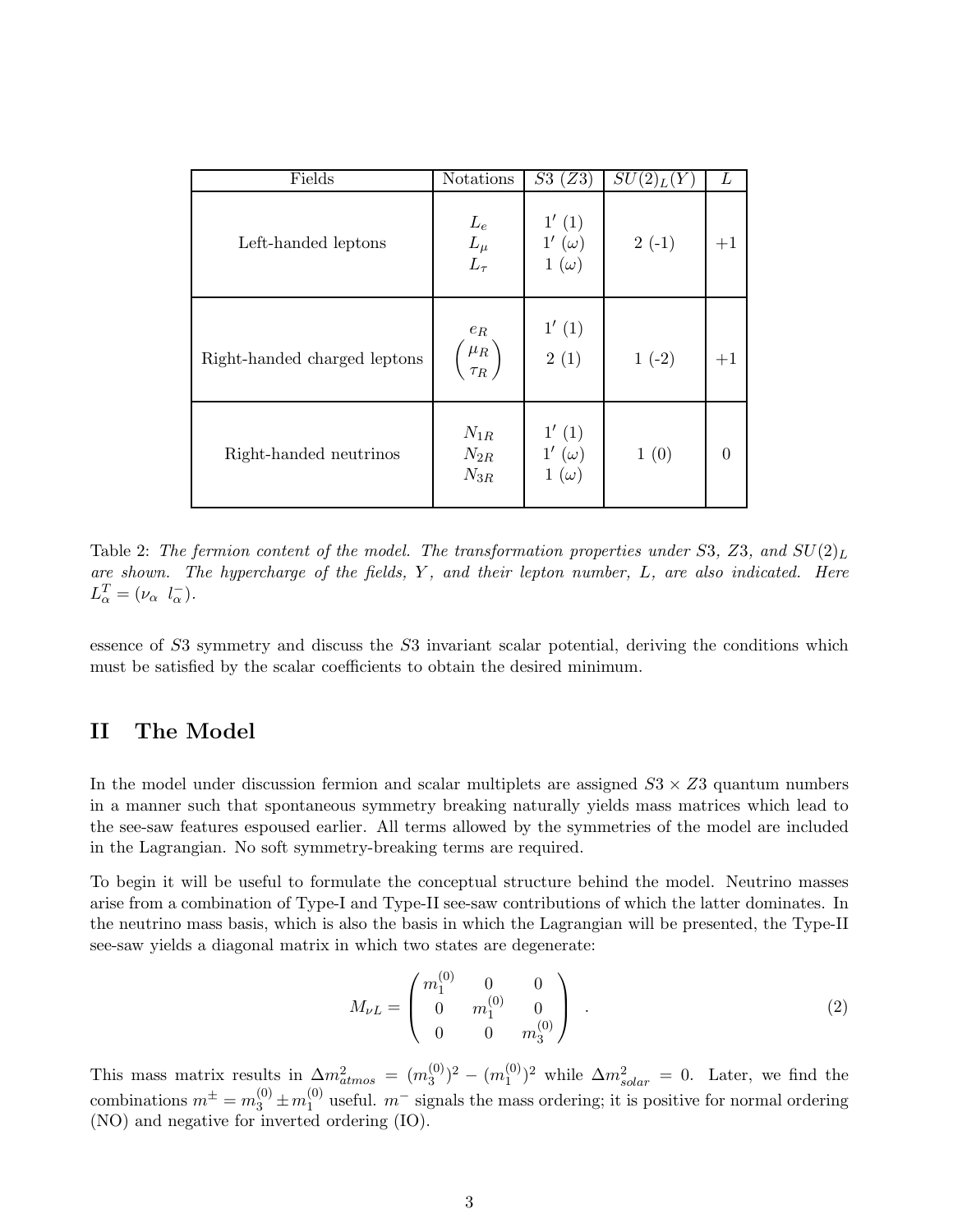At this stage the mixing resides entirely in the charged lepton sector. We follow the convention

$$
\Psi_{flavour} = U_{\Psi} \Psi_{mass} , \qquad (3)
$$

for the fermions  $\Psi$ , so that the PMNS matrix, U, is given by

$$
U = U_l^{\dagger} U_{\nu} \tag{4}
$$

As noted, at this level  $\theta_{12} = \theta_{12}^0$ , where alternate choices of  $\theta_{12}^0$  result in popular mixing patterns such as tribimaximal, bimaximal, and golden ratio with the common feature that  $\theta_{13} = 0$  and  $\theta_{23} = \pi/4$ .  $\theta_{12}^0 = 0$  is another interesting alternative [\[8\]](#page-21-7) where initially the lepton mixing angles are either vanishing  $\theta_{13} = 0 = \theta_{12}$  or maximal, i.e.,  $\pi/4$  ( $\theta_{23}$ ). Thus, till Type-I see-saw effects are included, the leptonic mixing matrix takes the form:

$$
U^{0} = \begin{pmatrix} \cos \theta_{12}^{0} & \sin \theta_{12}^{0} & 0\\ -\frac{\sin \theta_{12}^{0}}{\sqrt{2}} & \frac{\cos \theta_{12}^{0}}{\sqrt{2}} & \frac{1}{\sqrt{2}}\\ \frac{\sin \theta_{12}^{0}}{\sqrt{2}} & -\frac{\cos \theta_{12}^{0}}{\sqrt{2}} & \frac{1}{\sqrt{2}} \end{pmatrix} = U_{l}^{\dagger} U_{\nu}^{0} \,, \tag{5}
$$

where  $U^0_{\nu} = I$  and the charged lepton mass matrix is:

$$
M_{e\mu\tau} = U_l \begin{pmatrix} m_e & 0 & 0 \\ 0 & m_\mu & 0 \\ 0 & 0 & m_\tau \end{pmatrix} I = \begin{pmatrix} m_e \cos \theta_{12}^0 & -\frac{m_\mu}{\sqrt{2}} \sin \theta_{12}^0 & \frac{m_\tau}{\sqrt{2}} \sin \theta_{12}^0 \\ m_e \sin \theta_{12}^0 & \frac{m_\mu}{\sqrt{2}} \cos \theta_{12}^0 & -\frac{m_\tau}{\sqrt{2}} \cos \theta_{12}^0 \\ 0 & \frac{m_\mu}{\sqrt{2}} & \frac{m_\tau}{\sqrt{2}} \end{pmatrix} . \tag{6}
$$

The identity matrix, I, at the right in the first step above indicates that no transformation needs to be applied on the right-handed charged leptons which are  $SU(2)_L$  singlets.

In this basis, the matrices responsible for the Type-I see-saw have the forms:

$$
M_D = m_D \mathbb{I} \text{ and } M_{\nu R} = \frac{m_R}{2xy} \begin{pmatrix} 0 & xe^{-i\phi_1} & xe^{-i\phi_1} \\ xe^{-i\phi_1} & ye^{-i\phi_2}/\sqrt{2} & -ye^{-i\phi_2}/\sqrt{2} \\ xe^{-i\phi_1} & -ye^{-i\phi_2}/\sqrt{2} & ye^{-i\phi_2}/\sqrt{2} \end{pmatrix} ,
$$
 (7)

where  $m_D$  and  $m_R$  set the scale for the Dirac and right-handed Majorana masses while x and y are dimensionless real quantities of  $\mathcal{O}(1)$ . We take the Dirac mass matrix  $M_D$  proportional to the identity for ease of presentation. We have checked that the same results can be reproduced so long as  $M_D$ is diagonal. The right-handed neutrino Majorana mass matrix,  $M_{\nu R}$ , has a  $N_{2R} \leftrightarrow N_{3R}$  discrete symmetry. This choice too can be relaxed without jeopardising the final outcome.

We will show later how the mass matrices in eqs.  $(2)$  -  $(7)$  lead to a good fit to the neutrino data and yield testable predictions. But before this we must ensure that the above matrices can arise from the  $S3 \times Z3$  symmetric Lagrangian.

The behaviour of the fermions, i.e., the three lepton generations<sup>[4](#page-3-0)</sup> including three right-handed neutrinos, is summarised in Table [2.](#page-2-0) The gauge interactions of the leptons are universal and diagonal in this basis. A feature worth noting is that the right-handed neutrinos have lepton number  $L = 0$ . We discuss later how this leads to a diagonal neutrino Dirac mass matrix. The lepton mass matrices arise from the Yukawa couplings allowed by the  $S3 \times Z3$  symmetry.

<span id="page-3-0"></span><sup>&</sup>lt;sup>4</sup>The scope of this model is restricted to the lepton sector.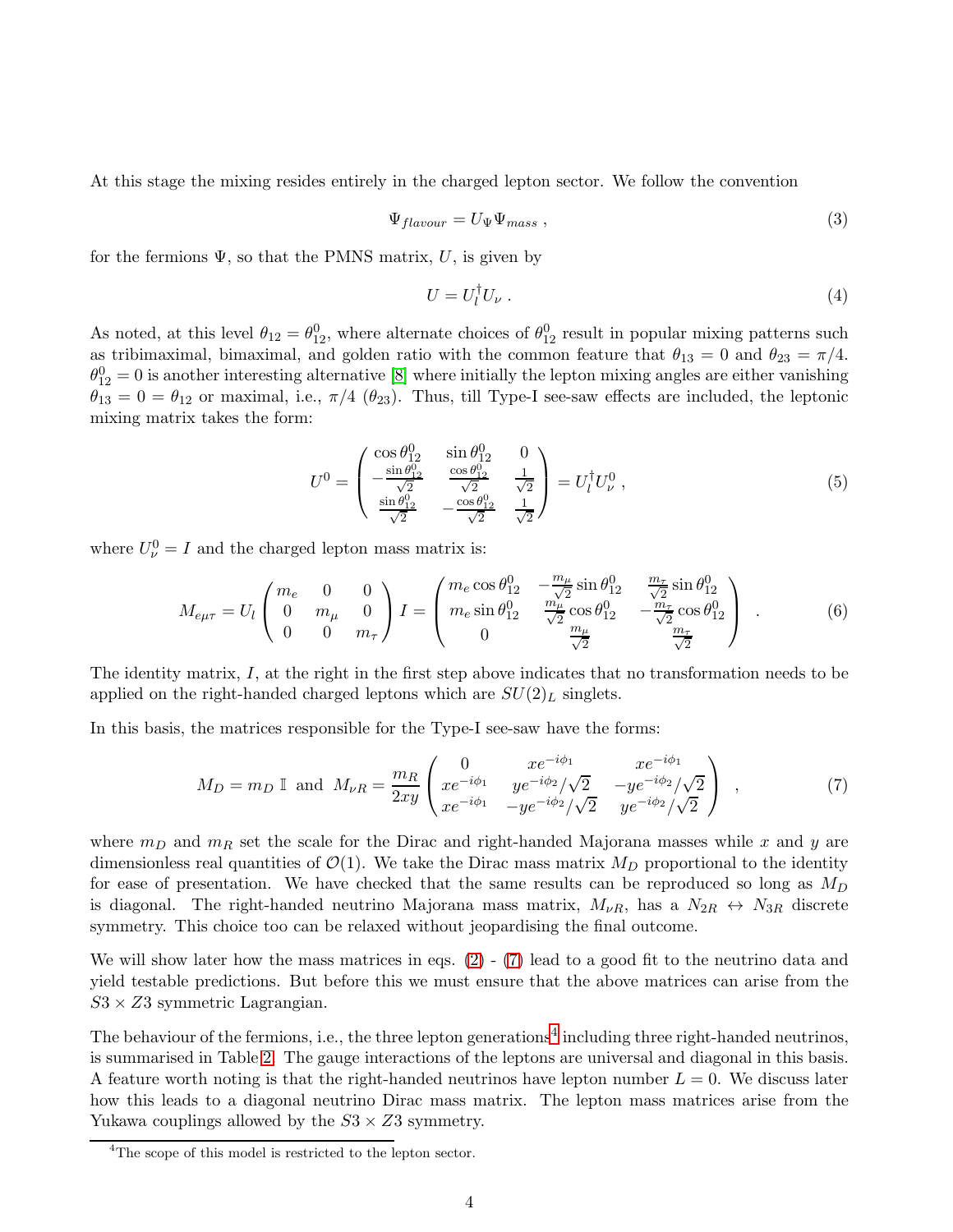| Purpose                    | Notations                                                                                | S3<br>(Z3)   | $SU(2)_L$<br>(Y) | L                | vev                                                                                                                |
|----------------------------|------------------------------------------------------------------------------------------|--------------|------------------|------------------|--------------------------------------------------------------------------------------------------------------------|
|                            | $\eta \equiv (\eta^+ \eta^0)$                                                            | 1(1)         | 2(1)             | $\overline{0}$   | $\langle \eta \rangle = v_{\eta}(0\; 1)$                                                                           |
|                            | $\Phi_a \equiv \begin{pmatrix} \phi_1^+ & \phi_1^0 \\ \phi_2^+ & \phi_2^0 \end{pmatrix}$ | 2(1)         | 2(1)             | $\boldsymbol{0}$ | $\bigg \ \left\langle \Phi_a \right\rangle = \frac{v_a}{\sqrt{2}} \begin{pmatrix} 0 & w_1 \ 0 & w_2 \end{pmatrix}$ |
| Charged fermion mass       | $\Phi_b \equiv \begin{pmatrix} \phi_3^+ & \phi_3^0 \\ \phi_4^+ & \phi_4^0 \end{pmatrix}$ |              | $2(\omega)$ 2(1) | $\overline{0}$   | $\left\langle \Phi_b \right\rangle = \frac{v_b}{\sqrt{2}} \begin{pmatrix} 0 & w_3 \ 0 & w_4 \end{pmatrix}$         |
|                            | $\alpha \equiv (\alpha^+ \ \alpha^0)$                                                    | $1(\omega)$  | 2(1)             | $0-1$            | $\langle \alpha \rangle = v_{\alpha}(0\ 1)$                                                                        |
| Neutrino Dirac mass        | $\beta \equiv (\beta^0 \beta^-)$                                                         | 1(1)         | $2(-1)$          | 1                | $\langle \beta \rangle = v_{\beta} (1 0)$                                                                          |
|                            | $\Delta_L \equiv (\Delta_L^{++}, \; \Delta_L^+, \; \Delta_L^0)$                          | 1(1)         | 3(2)             | $-2$             | $\langle \Delta_L \rangle = v_{\Delta} (0 0 1)$                                                                    |
| Type-II see-saw mass       | $\rho_L \equiv (\rho_L^{++}, \rho_L^+, \rho_L^0)$                                        | $1(\omega)$  | 3(2)             | $-2$             | $\langle \rho_L \rangle = v_\rho (0 0 1)$                                                                          |
| Right-handed neutrino mass | $\chi \equiv \chi^0$                                                                     | $1(\omega)$  | 1(0)             | $\Omega$         | $\langle \chi \rangle = u_{\chi}$                                                                                  |
|                            | $\gamma \equiv \gamma^0$                                                                 | $1'(\omega)$ | 1(0)             | $\overline{0}$   | $\langle \gamma \rangle = u_{\gamma}$                                                                              |

<span id="page-4-0"></span>Table 3: The scalar content of the model. The transformation properties under S3, Z3, and  $SU(2)_L$ are shown. The hypercharge of the fields,  $Y$ , their lepton number,  $L$ , and the vacuum expectation values are also indicated.  $w_i$   $(i = 1 \dots 4)$  are dimensionless.

The  $S_3 \times Z_3$  structure of the lepton sector is matched by a rich scalar sector which we have presented in Table [3.](#page-4-0) The requirement of charged lepton masses and Type-I and Type-II see-saw neutrino masses dictates the inclusion of  $SU(2)_L$  singlet, doublet, and triplet scalar fields. The  $S3 \times Z3$  properties of the scalars are chosen bearing in mind the S3 and Z3 combination rules. In particular, for the former the representations are 1, 1′ , and 2 which satisfy the multiplication rules (see Appendix [A\)](#page-14-0):

$$
1 \times 1' = 1'
$$
,  $1' \times 1' = 1$ , and  $2 \times 2 = 2 + 1 + 1'$ . (8)

The scalar multiplets are chosen such that the mass matrices appear with specific structures as discussed below<sup>[5](#page-4-1)</sup>. It can be seen from Table [3](#page-4-0) that all neutral scalars pick up a *vev*. The *vev* of the  $SU(2)_L$  singlets, namely,  $u<sub>\chi</sub>$  and  $u<sub>\gamma</sub>$ , can be much higher than the electroweak scale, v, and determine the masses of the right-handed neutrinos. The other vev break  $SU(2)_L$ . We take  $v_{\Delta} \sim v_{\rho} \ll v_{\eta} \sim v_a \sim v_b \sim v_{\alpha} \sim v_{\beta} \sim v$ .

Charged lepton and neutrino masses are obtained from the Yukawa terms in a Lagrangian constructed

<span id="page-4-1"></span><sup>&</sup>lt;sup>5</sup>In general the multiple scalar fields in models based on discrete symmetries also result in flavour changing neutral currents induced by the neutral scalars. Discussions of this aspect in the context of S3 can be found, for example, in [\[11\]](#page-21-10).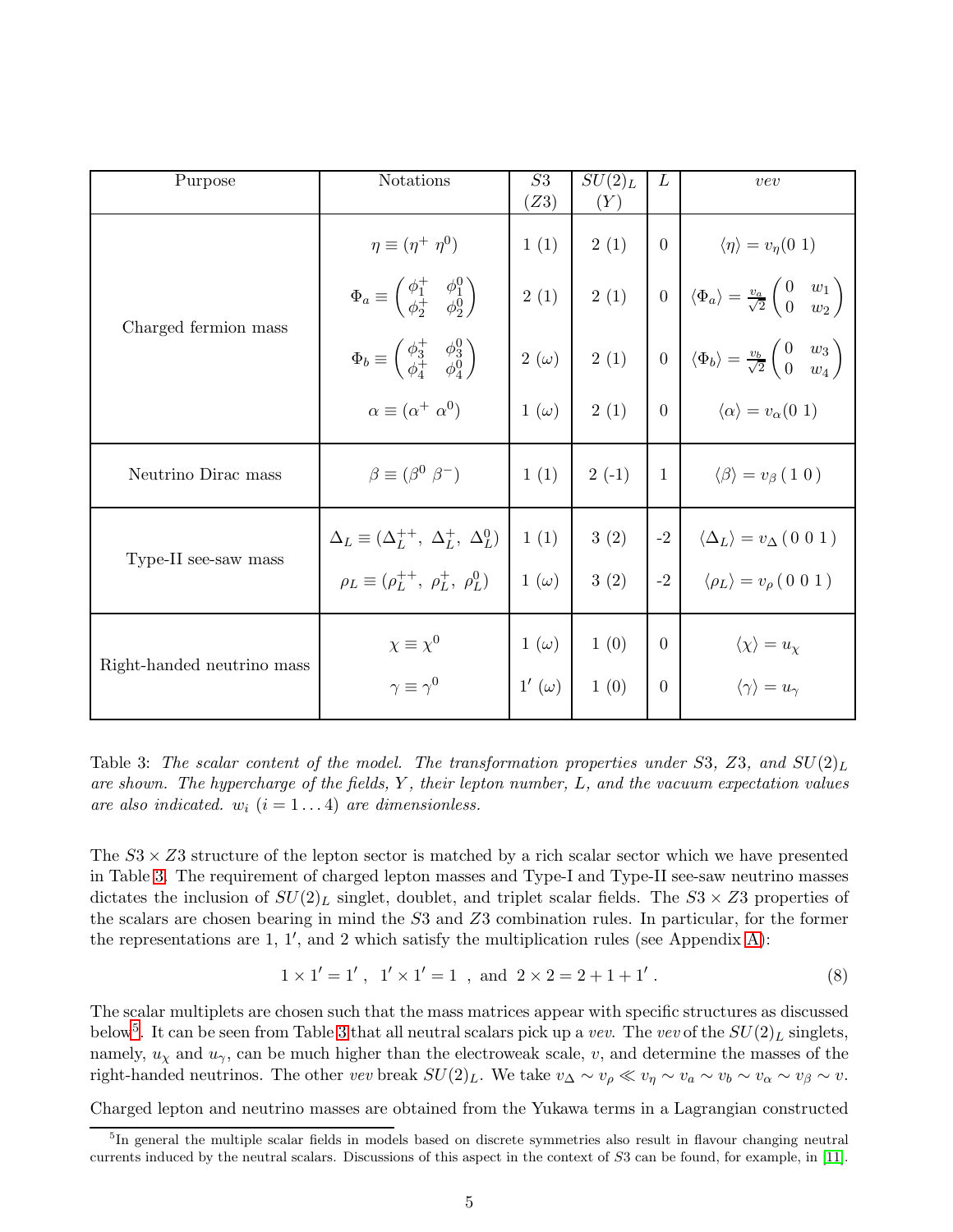out of the fields in Tables [2](#page-2-0) and [3.](#page-4-0) Including all terms which respect the  $SU(2)_L \times U(1)_Y$  gauge symmetry and the  $S3 \times Z3$  flavour symmetry so long as lepton number, L, is also conserved one is led to the Lagrangian mass terms

$$
\mathcal{L}_{mass} = f_1 \bar{e}_L(\mu_R \phi_2^0 - \tau_R \phi_1^0) + f_2 \bar{\mu}_L(\mu_R \phi_4^0 - \tau_R \phi_3^0) + f_3 \bar{\tau}_L(\mu_R \phi_4^0 + \tau_R \phi_3^0)
$$
  
+  $f_4 \bar{\mu}_L e_R \alpha^0 + f_5 \bar{e}_L e_R \eta^0$  (charged lepton mass)  
+  $(h_1 \bar{\nu}_{eL} N_{1R} + h_2 \bar{\nu}_{\mu L} N_{2R} + h_3 \bar{\nu}_{\tau L} N_{3R}) \beta^0$  (neutrino Dirac mass)  
+  $\frac{1}{2} g_1 \nu_{eL}^T C^{-1} \nu_{eL} \Delta_L^0 + \frac{1}{2} (g_2 \nu_{\mu L}^T C^{-1} \nu_{\mu L} + g_3 \nu_{\tau L}^T C^{-1} \nu_{\tau L}) \rho_L$  (neutrino Type-II see-saw mass)  
+  $\frac{1}{2} ([k_1 N_{2R}^T C^{-1} N_{2R} + k_2 N_{3R}^T C^{-1} N_{3R}] \chi + k_3 N_{2R}^T C^{-1} N_{3R} \gamma)$   
+  $\frac{1}{2} (k_4 N_{1R}^T C^{-1} N_{2R} \tilde{\chi} + k_5 N_{1R}^T C^{-1} N_{3R} \tilde{\gamma})$  (th neutrino mass) + *h.c.* (9)

Here,  $\tilde{\chi}$  and  $\tilde{\gamma}$  are charge conjugated fields which transform under  $Z_3$  as  $\omega^2$ . For each term in the Lagrangian the fermion masses which arise therefrom have been indicated. Both Type-I and Type-II see-saw contributions for neutrino masses are present.

The above Lagrangian gives rise to the mass matrices in Eqs.  $(2)$  -  $(7)$  through the Yukawa couplings in Eq. [\(9\)](#page-17-1) and the vevs in Table [3.](#page-4-0) Before turning to these let us note how the quantum number assignments of the fermion and scalar fields force certain entries in the mass matrices to be vanishing. For example, the mass term  $\bar{\tau}_L e_R$  is zero in Eq. [\(6\)](#page-17-2) because there is no  $SU(2)_L$  doublet field which transforms as a 1′ under S3. Similarly the diagonal nature of the left-handed neutrino Majorana mass matrix in Eq. [\(2\)](#page-16-0) is ensured by the absence of an  $SU(2)_L$  triplet field which transforms either as (i) a 1' under S3 or (ii) as  $\omega^2$  under  $Z_3$ . The neutrino Dirac mass matrix in Eq. [\(7\)](#page-17-0) arises from the Yukawa couplings<sup>[6](#page-5-0)</sup> of the  $SU(2)_L$  doublet scalar  $\beta$ . Since it transforms as 1 under both S3 and Z3 it can be seen from the left-handed and right-handed neutrino quantum numbers in Table [2](#page-2-0) that only diagonal terms are allowed. Finally, the  $N_{1R}^T N_{1R}$  term is absent in the right-handed neutrino Majorana mass matrix in Eq. [\(7\)](#page-17-0) since there is no Z3 singlet among the  $SU(2)_L$  singlet scalars.

Before proceeding further it may be useful to comment on the sizes of the various vacuum expectation values in Table [3.](#page-4-0) The  $SU(2)_L$  doublets acquire vevs  $v_{n,a,b,\alpha,\beta}$  which are  $\mathcal{O}(M_W)$  while the triplet vevs  $v_{\Delta,\rho}$  are several orders of magnitude smaller. This is in consonance with the smallness of the neutrino masses as also the  $\rho$  parameter of electroweak symmetry breaking. Needless to say, the  $SU(2)_L$  singlet fields  $\chi$  and  $\gamma$  can acquire vevs well above the electroweak scale.

The non-vanishing entries in the mass matrices in Eqs.  $(2)$  -  $(7)$  which arise from the Yukawa couplings entail the following relationships:

1. Charged lepton masses – On matching the Lagrangian in Eq. [\(9\)](#page-17-1), the scalar doublet vevs in Table [3](#page-4-0) and the charged lepton mass matrix in Eq. [\(6\)](#page-17-2) one gets:

$$
f_1 \langle \phi_1^0 \rangle = -\frac{m_\tau}{\sqrt{2}} \sin \theta_{12}^0 \ , \ f_1 \langle \phi_2^0 \rangle = -\frac{m_\mu}{\sqrt{2}} \sin \theta_{12}^0 \ , \tag{10}
$$

$$
f_2 \langle \phi_3^0 \rangle = \frac{m_\tau}{\sqrt{2}} \cos \theta_{12}^0 , \quad f_2 \langle \phi_4^0 \rangle = \frac{m_\mu}{\sqrt{2}} \cos \theta_{12}^0 , \quad f_3 \langle \phi_3^0 \rangle = \frac{m_\tau}{\sqrt{2}} , \quad f_3 \langle \phi_4^0 \rangle = \frac{m_\mu}{\sqrt{2}} , \tag{11}
$$

<span id="page-5-0"></span><sup>&</sup>lt;sup>6</sup>As the N<sub>iR</sub> carry  $L = 0$ , conservation of lepton number forbids any contribution to the Dirac mass from the  $SU(2)_L$ scalar doublets which generate the charged lepton masses.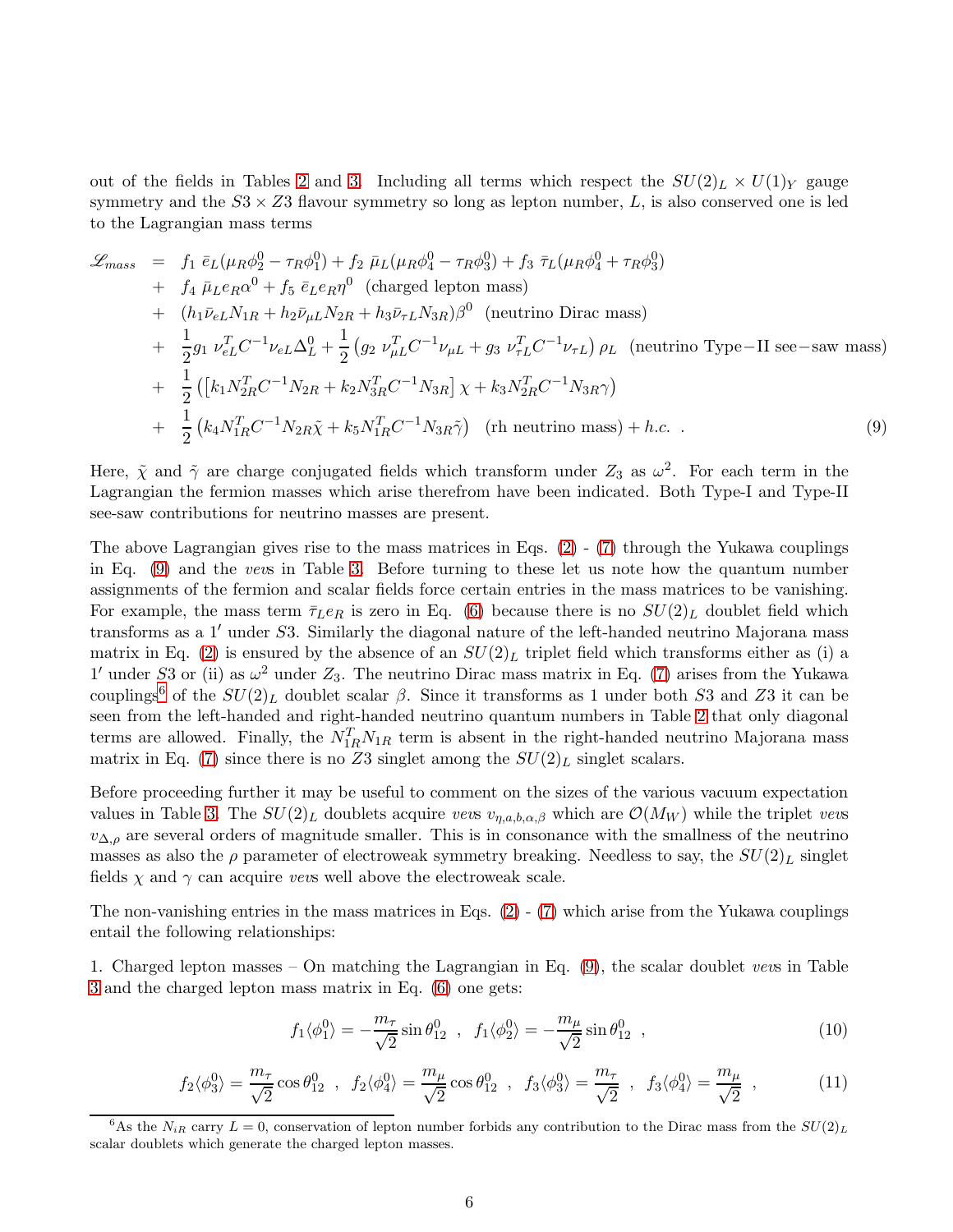and

$$
f_4\langle \alpha^0 \rangle = m_e \sin \theta_{12}^0 \quad , \quad f_5\langle \eta^0 \rangle = m_e \cos \theta_{12}^0 \quad . \tag{12}
$$

Notice that Eqs. [\(10\)](#page-17-3) and [\(11\)](#page-18-0) imply

$$
\frac{w_2}{w_1} = \frac{w_4}{w_3} = \frac{m_\mu}{m_\tau} \tag{13}
$$

2. Left-handed neutrino Majorana mass – Similarly, the mass matrix in Eq. [\(2\)](#page-16-0) is obtained when

$$
g_1 \langle \Delta_L^0 \rangle = m_1^0 = g_2 \langle \rho_L^0 \rangle \ , \ g_3 \langle \rho_L^0 \rangle = m_3^0 \ . \tag{14}
$$

The first equation above requires a matching between two sets of Yukawa couplings and vevs. This is to ensure degeneracy of two neutrino states, implying the vanishing of the solar mass splitting at this stage. Notice that the relatively large size of the atmospheric mass splitting requires  $g_2$  and  $g_3$  to be of different order.

3. Neutrino Dirac mass – The Dirac mass matrix in Eq. [\(7\)](#page-17-0) is due to the relations:

$$
h_1 = h_2 = h_3 = h \text{ and } h\langle \beta^0 \rangle = m_D . \tag{15}
$$

The equality of the three Yukawa couplings,  $h_i$ , above is only a simplified choice. We have checked that deviations from this relation, i.e., a diagonal Dirac mass matrix but not proportional to the identity, can also readily lead to the results which we discuss in this paper.

4. Right-handed neutrino Majorana mass – Finally, the right-handed neutrino Majorana mass matrix follows from:

$$
k_1\langle \chi^0 \rangle = \frac{m_R e^{-i\phi_2}}{2\sqrt{2}x} = k_2 \langle \chi^0 \rangle \quad , \quad k_3 \langle \gamma^0 \rangle = -\frac{m_R e^{-i\phi_2}}{2\sqrt{2}x} \quad , \quad k_4 \langle \tilde{\chi}^0 \rangle = \frac{m_R e^{-i\phi_1}}{2y} = k_5 \langle \tilde{\gamma}^0 \rangle \quad . \tag{16}
$$

We show in Appendix [B](#page-15-0) how from a minimisation of the scalar potential the required scalar vevs may be obtained.

#### II.1 Type-I see-saw contribution

In the previous section we have shown that the S3 model results in a diagonal left-handed neutrino mass matrix given in Eq. [\(2\)](#page-16-0) through a Type-II see-saw. The charged lepton mass matrix as given in Eq. [\(6\)](#page-17-2) is not diagonal and induces a mixing in the lepton sector. This mixing, Eq. [\(5\)](#page-17-4), receives further corrections from a smaller Type-I see-saw contribution to the neutrino mass matrix as we discuss.

The Type-I see-saw arising from the Dirac and right-handed neutrino mass matrices in Eq. [\(7\)](#page-17-0) is

$$
M' = \left[ M_D^T (M_{\nu R})^{-1} M_D \right] = \frac{m_D^2}{m_R} \begin{pmatrix} 0 & y e^{i\phi_1} & y e^{i\phi_1} \\ y e^{i\phi_1} & \frac{x e^{i\phi_2}}{\sqrt{2}} & \frac{-x e^{i\phi_2}}{\sqrt{2}} \\ y e^{i\phi_1} & \frac{-x e^{i\phi_2}}{\sqrt{2}} & \frac{x e^{i\phi_2}}{\sqrt{2}} \end{pmatrix} . \tag{17}
$$

## III Results

We have given above the contributions to the neutrino mass matrix from the Type-I and Type-II seesaw. Of these, the former is taken to be significantly smaller than the latter. As we have noted, in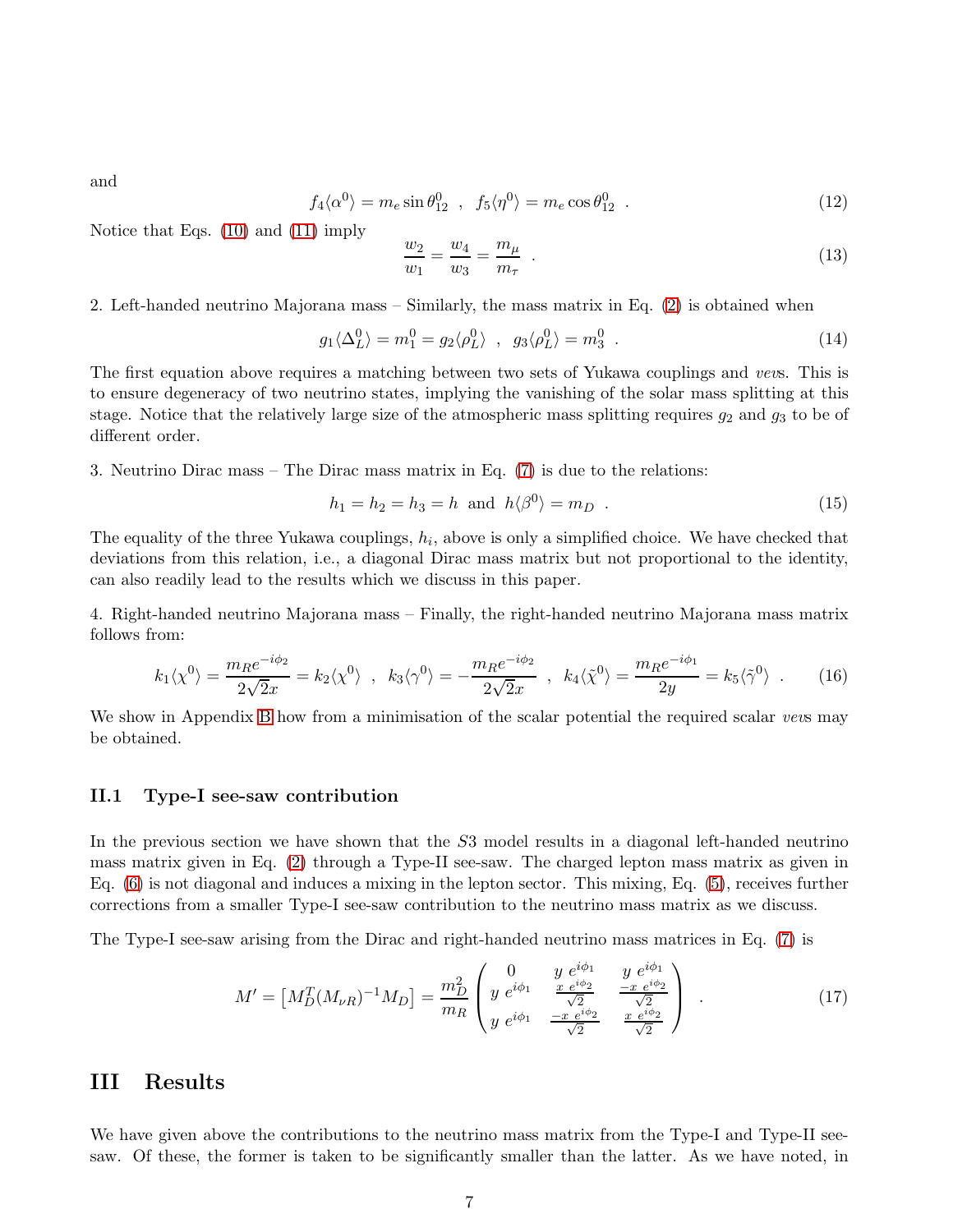the absence of the Type-I see-saw the leptonic mixing matrix in this model is determined entirely by the charged lepton mass matrix. It has  $\theta_{13} = 0$ ,  $\theta_{23} = \pi/4$ , and  $\theta_{12}$  arbitrary. We will be considering four mixing patterns which fall within this scheme and in each of which the value of  $\theta_{12}^0$  is specified, namely, the TBM, BM, GR, and NSM cases. In addition, in this model the Type-II see-saw sets the solar mass splitting to be zero. The Type-I see-saw, whose effect we incorporate perturbatively, brings all the above leptonic parameters into agreement with their values preferred by the data. Before we proceed further with this discussion it will be useful to summarise the global best-fit values of these mass-splittings and angles.

#### <span id="page-7-5"></span>III.1 Data

From global fits the currently favoured  $3\sigma$  ranges of the neutrino mixing parameters are [\[12,](#page-21-11) [13\]](#page-22-0)

<span id="page-7-2"></span>
$$
\Delta m_{21}^2 = (7.02 - 8.08) \times 10^{-5} \text{ eV}^2, \ \theta_{12} = (31.52 - 36.18)^\circ,
$$
  
\n
$$
|\Delta m_{31}^2| = (2.351 - 2.618) \times 10^{-3} \text{ eV}^2, \ \theta_{23} = (38.6 - 53.1)^\circ,
$$
  
\n
$$
\theta_{13} = (7.86 - 9.11)^\circ, \ \delta = (0 - 360)^\circ.
$$
 (18)

These data are from NuFIT2.1 of 2016 [\[12\]](#page-21-11). Here,  $\Delta m_{ij}^2 = m_i^2 - m_j^2$ , so that  $\Delta m_{31}^2 > 0$  (< 0) for normal (inverted) ordering. The data indicate two best-fit points for  $\theta_{23}$  in the first and second octants. Later, we also remark about the compatibility of this model with the recent T2K and NOVA hints [\[14,](#page-22-1) [15\]](#page-22-2) of δ being near  $-\pi/2$ .

## **III.2** Real  $M_{\nu R}$  ( $\phi_1 = 0$  or  $\pi, \phi_2 = 0$  or  $\pi$ )

A limiting case, with less complications, corresponds to no CP-violation. This happens when  $M_{\nu R}$  is real, i.e., the phases  $\phi_{1,2}$  in Eq. [\(17\)](#page-19-0) are 0 or  $\pi$ . These cases can be compactly considered by keeping  $x$  and  $y$  real but allowing them to be of either sign, i.e., four alternatives. We show below how the experimental data picks out one or the other out of these.

Without the phases  $\phi_{1,2}$ , i.e., for real  $M_{\nu R}$ , one gets

<span id="page-7-4"></span>
$$
M' = \frac{m_D^2}{m_R} \begin{pmatrix} 0 & y & y \\ y & \frac{x}{\sqrt{2}} & -\frac{x}{\sqrt{2}} \\ y & -\frac{x}{\sqrt{2}} & \frac{x}{\sqrt{2}} \end{pmatrix} . \tag{19}
$$

The equality of two neutrino masses from the Type-II see-saw requires the use of degenerate perturbation theory to obtain corrections to the solar mixing parameters. The  $2 \times 2$  submatrix of  $M'$  relevant for this is:

<span id="page-7-3"></span>
$$
M'_{2 \times 2} = \frac{m_D^2}{m_R} \begin{pmatrix} 0 & y \\ y & x/\sqrt{2} \end{pmatrix} .
$$
 (20)

This results in:

<span id="page-7-0"></span>
$$
\theta_{12} = \theta_{12}^0 + \zeta \quad , \quad \tan 2\zeta = 2\sqrt{2} \left(\frac{y}{x}\right) \quad . \tag{21}
$$

A related quantity,  $\epsilon$ , which is found useful later is given by

<span id="page-7-1"></span>
$$
\sin \epsilon = \frac{y}{\sqrt{y^2 + x^2/2}} \text{ and } \cos \epsilon = \frac{x/\sqrt{2}}{\sqrt{y^2 + x^2/2}}, \text{ i.e., } \tan \epsilon = \frac{1}{2} \tan 2\zeta. \tag{22}
$$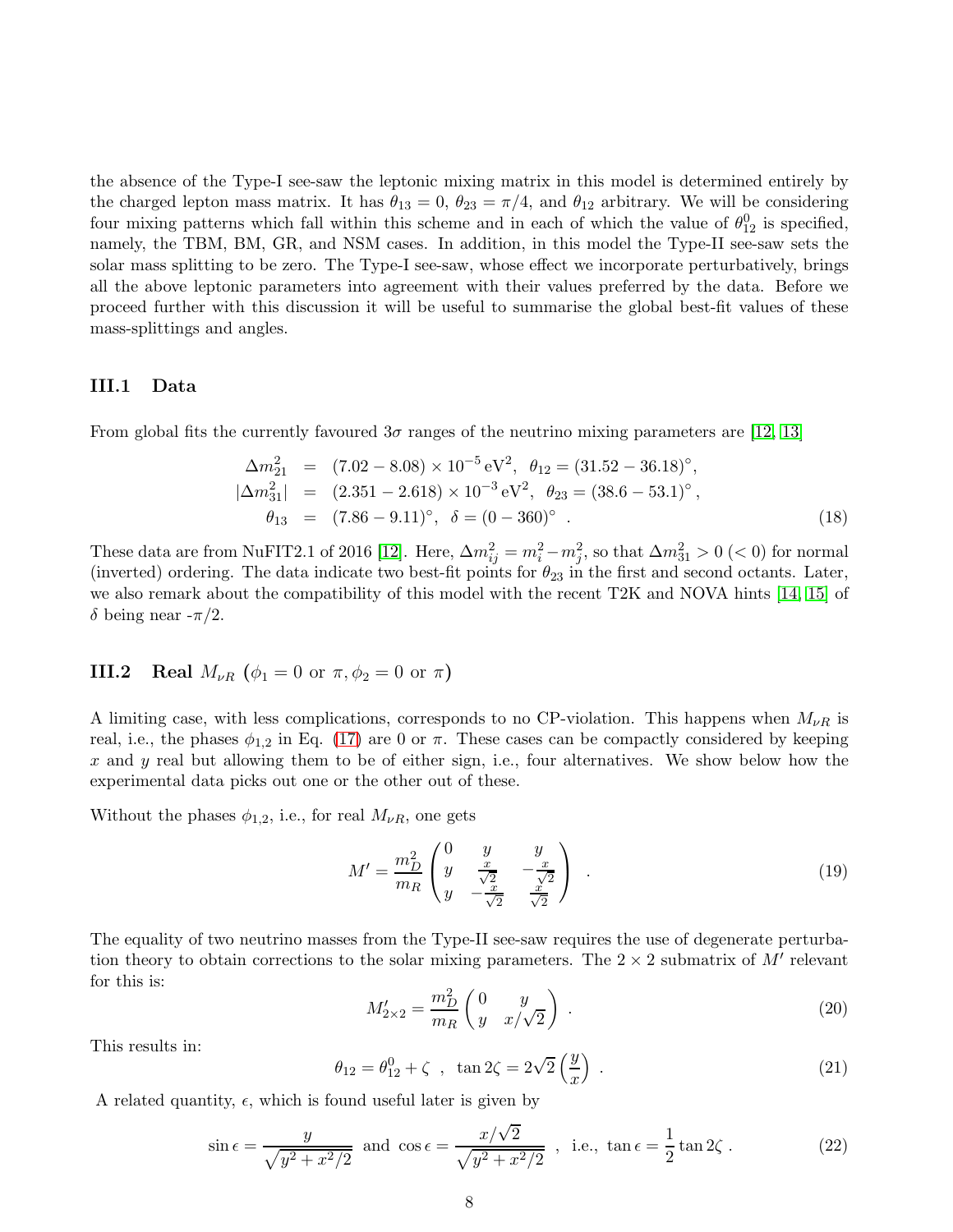| Model $(\theta_{12}^0)$  | TBM $(35.3^{\circ})$                          | $BM (45.0^{\circ})$                           | $GR(31.7^{\circ})$                            | NSM $(0.0^\circ)$                           |
|--------------------------|-----------------------------------------------|-----------------------------------------------|-----------------------------------------------|---------------------------------------------|
|                          | $-4.0^{\circ} \leftrightarrow 0.6^{\circ}$    | $-13.7^{\circ} \leftrightarrow -9.1^{\circ}$  | $-0.4^{\circ} \leftrightarrow 4.2^{\circ}$    | $31.3^\circ \leftrightarrow 35.9^\circ$     |
|                          | $-4.0^{\circ} \leftrightarrow 0.6^{\circ}$    | $-14.5^{\circ} \leftrightarrow -9.3^{\circ}$  | $-0.4^{\circ} \leftrightarrow 4.2^{\circ}$    | $44.0^{\circ} \leftrightarrow 56.7^{\circ}$ |
| $\epsilon-\theta_{12}^0$ | $-39.2^{\circ} \leftrightarrow -34.6^{\circ}$ | $-59.5^{\circ} \leftrightarrow -54.4^{\circ}$ | $-39.2^{\circ} \leftrightarrow -30.0^{\circ}$ | $44.0^{\circ} \leftrightarrow 56.7^{\circ}$ |

<span id="page-8-0"></span>Table 4: The ranges of  $\zeta$  (Eq. [\(21\)](#page-7-0)),  $\epsilon$  (Eq. [\(22\)](#page-7-1)), and  $(\epsilon - \theta_{12}^0)$  allowed by the data for the different popular mixing patterns.

Once a mixing pattern is chosen, i.e.,  $\theta_{12}^0$  fixed, the experimental limits on  $\theta_{12}$  as given in Eq. [\(18\)](#page-7-2) set bounds on the range of  $\zeta$  and also from Eq. [\(22\)](#page-7-1) on  $\epsilon$ . These are displayed for the four mixing patterns in Table [4.](#page-8-0) If  $\zeta$  is positive (negative) then the ratio  $(y/x)$  will also be positive (negative). In addition, from Eq. [\(22\)](#page-7-1) the sign of y is fixed by the value of  $\epsilon$ . Taking these points into account one can conclude that x is always positive, i.e.,  $\phi_2$  has to be 0, while y must be positive,  $\phi_1 = 0$  (negative,  $\phi_1 = \pi$ ) for NSM (BM). For the other mixing patterns, i.e., TBM and GR, both signs of y are possible.

The solar mass splitting arising from the Type-I see-saw is also obtained from Eq. [\(20\)](#page-7-3).

<span id="page-8-3"></span>
$$
\Delta m_{solar}^2 = \frac{\sqrt{2}m_D^2}{m_R} m_1^{(0)} \sqrt{x^2 + 8y^2} = \frac{\sqrt{2}m_D^2}{m_R} m_1^{(0)} \frac{x}{\cos 2\zeta} \quad . \tag{23}
$$

Furthermore, incorporating the leading order corrections to neutrino mixing from Eq. [\(19\)](#page-7-4) one gets from Eq.  $(4)$ :

$$
U = U^{0}U_{\nu} \text{ with } U_{\nu} = \begin{pmatrix} \cos \zeta & -\sin \zeta & \kappa_{r} \sin \epsilon \\ \sin \zeta & \cos \zeta & -\kappa_{r} \cos \epsilon \\ \kappa_{r} \sin(\zeta - \epsilon) & \kappa_{r} \cos(\zeta - \epsilon) & 1 \end{pmatrix},\tag{24}
$$

with

<span id="page-8-4"></span>
$$
\kappa_r \equiv \frac{m_D^2}{m_R m^-} \sqrt{y^2 + x^2/2} = \frac{m_D^2}{m_R m^-} \frac{x}{\sqrt{2} \cos \epsilon} \quad . \tag{25}
$$

The third column of the leptonic mixing matrix becomes:

<span id="page-8-1"></span>
$$
|\psi_3\rangle = \begin{pmatrix} \kappa_r \sin(\epsilon - \theta_{12}^0) \\ \frac{1}{\sqrt{2}} [1 - \kappa_r \cos(\epsilon - \theta_{12}^0)] \\ \frac{1}{\sqrt{2}} [1 + \kappa_r \cos(\epsilon - \theta_{12}^0)] \end{pmatrix} .
$$
 (26)

Since, as noted, x is always positive,  $\kappa_r$  is positive (negative) for normal (inverted) ordering.

The right-hand-side of Eq. [\(26\)](#page-8-1) has to be matched with the third column of eq. [\(1\)](#page-14-1). This yields:

<span id="page-8-5"></span>
$$
\sin \theta_{13} \cos \delta = \kappa_r \sin(\epsilon - \theta_{12}^0) \quad , \tag{27}
$$

and

<span id="page-8-6"></span>
$$
\tan(\pi/4 - \theta_{23}) \equiv \tan \omega = \kappa_r \cos(\epsilon - \theta_{12}^0) \,. \tag{28}
$$

For ready reference, the ranges of  $(\epsilon - \theta_{12}^0)$  allowed for the different mixing patterns are presented in Table [4.](#page-8-0) For normal ordering<sup>[7](#page-8-2)</sup> the CP-phase  $\delta$  is 0 ( $\pi$ ) when sin( $\epsilon - \theta_{12}^0$ ) is positive (negative). From Table [4](#page-8-0) one can then observe that  $\delta = 0$  for the NSM mixing pattern and is  $\pi$  for the three other cases. Needless to say, both correspond to CP-conservation.

<span id="page-8-2"></span><sup>&</sup>lt;sup>7</sup>We show in the following that inverted ordering is not consistent with real  $M_{\nu R}$ .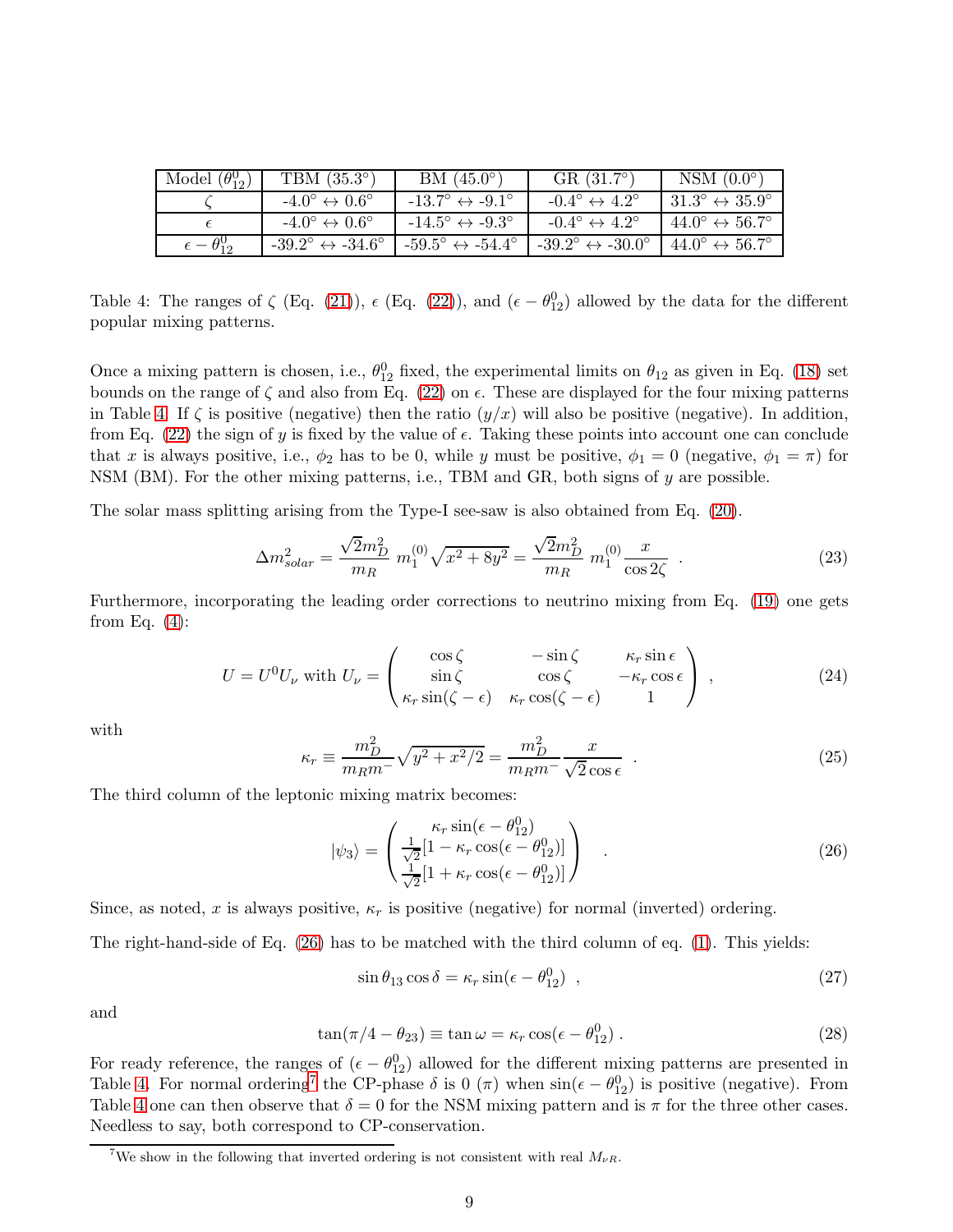

<span id="page-9-3"></span>Figure 1:  $\omega = (\pi/4 - \theta_{23})$  as a function of  $\theta_{12}$  for normal ordering. The solid lines indicate the range for the 3 $\sigma$  allowed variation of  $\sin \theta_{13}$  while the dashed line corresponds to the best-fit value. Thick green (thin pink) lines are for the NSM (BM) case. The horizontal and vertical blue dot-dashed lines delimit the 3σ allowed range from data. Note that  $\omega$  is always positive, i.e., the first octant of  $\theta_{23}$  is preferred. For the TBM and GR mixing patterns  $\omega$ , still positive, lies beyond the 3 $\sigma$  range. Best-fit values of the solar and atmospheric splittings are used. For  $M_{\nu R}$  real there is no allowed solution for inverted ordering.

Combining Eqs.  $(23)$ ,  $(25)$ , and  $(27)$  one can write:

<span id="page-9-0"></span>
$$
\Delta m_{solar}^2 = 2 \ m^- m_1^{(0)} \ \frac{\sin \theta_{13} \cos \delta \cos \epsilon}{\cos 2\zeta \ \sin(\epsilon - \theta_{12}^0)} \ . \tag{29}
$$

Eq. [\(29\)](#page-9-0) leads to the conclusion that inverted ordering is not allowed for this case of real  $M_{\nu R}$ . To establish this property one can define:

<span id="page-9-1"></span>
$$
z \equiv m^- m_1^{(0)} / \Delta m_{atmos}^2 \text{ and } \tan \xi \equiv m_0 / \sqrt{|\Delta m_{atmos}^2|} , \qquad (30)
$$

where z is positive for both mass orderings. From Eq.  $(29)$  one has

<span id="page-9-2"></span>
$$
z = \left(\frac{\Delta m_{solar}^2}{|\Delta m_{atmos}^2|}\right) \left(\frac{\cos 2\zeta \sin(\epsilon - \theta_{12}^0)}{2\sin\theta_{13}|\cos\delta|\cos\epsilon}\right) \tag{31}
$$

It is easy to verify from Eq. [\(30\)](#page-9-1) that

$$
z = \sin \xi / (1 + \sin \xi) \quad \text{i.e., } 0 \le z \le \frac{1}{2} \text{ (for normal ordering)},
$$
  

$$
z = 1/(1 + \sin \xi) \quad \text{i.e., } \frac{1}{2} \le z \le 1 \text{ (for inverted ordering)}.
$$
 (32)

There is a one-to-one correspondence of z with the lightest neutrino mass  $m_0$ . The quasi-degeneracy limit, i.e.,  $m_0 \to \text{large}$ , is approached as  $z \to \frac{1}{2}$  for both mass orderings.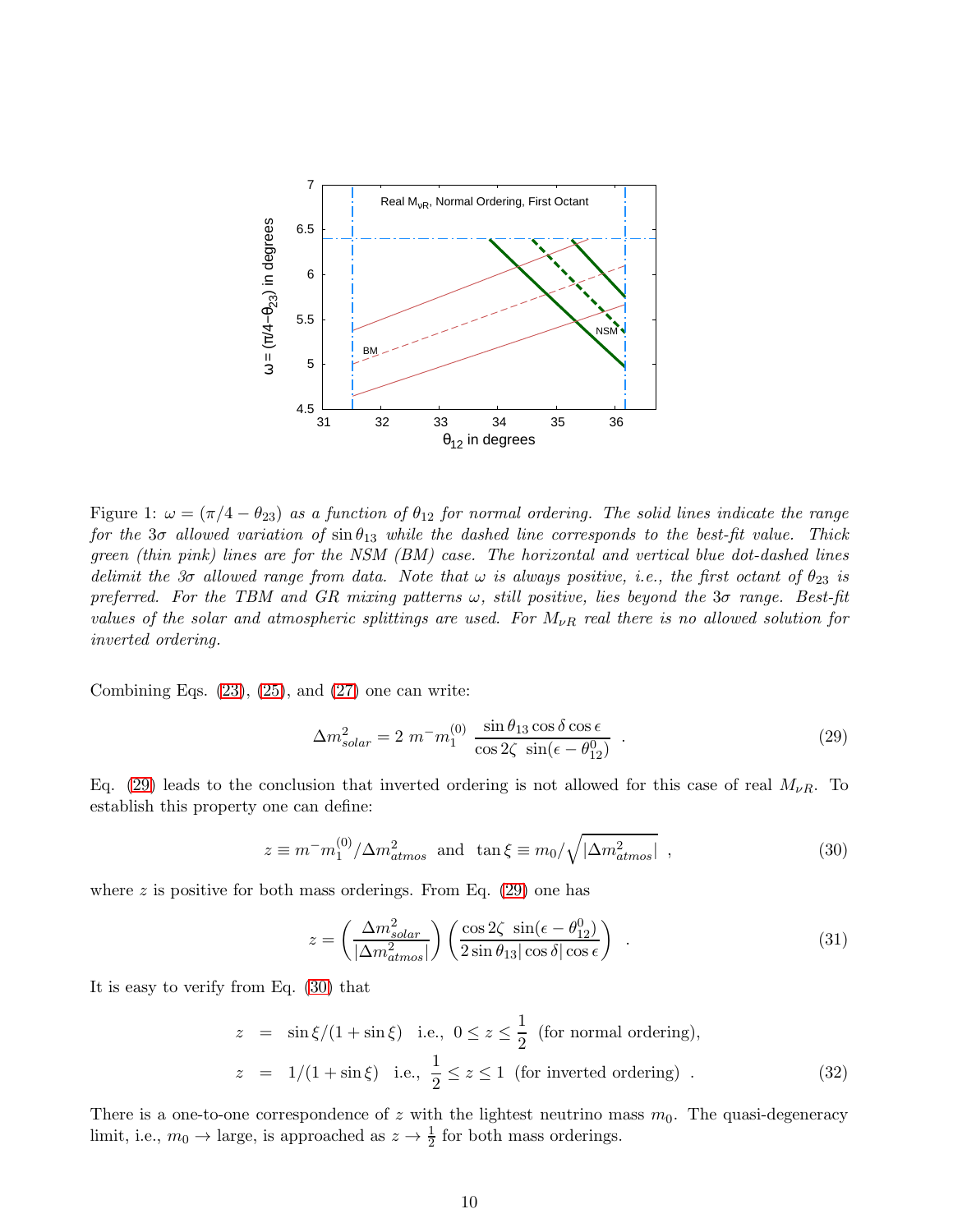In Eq. [\(31\)](#page-9-2)  $|\cos \delta| = 1$  for real  $M_{\nu R}$ . Using the global fit mass splittings and mixing angles given in Sec. [III.1](#page-7-5) and Table [4](#page-8-0) one finds  $z \sim 10^{-2}$  or smaller for all four mixing patterns. This excludes the inverted mass ordering option for real  $M_{\nu R}$ .

From Eqs. [\(27\)](#page-8-5) and [\(28\)](#page-8-6) one has

<span id="page-10-0"></span>
$$
\tan \omega = \frac{\sin \theta_{13} \cos \delta}{\tan(\epsilon - \theta_{12}^0)} \tag{33}
$$

The noteworthy point is that for normal ordering Eq. [\(28\)](#page-8-6) implies that  $\omega$  is always positive irrespective of the mixing pattern. So, in this model  $\theta_{23}$  is restricted to the first octant only for real  $M_{\nu R}$ .

Eqs. [\(21\)](#page-7-0) and [\(22\)](#page-7-1) can be used to express  $\epsilon$  in terms of  $\theta_{12}$  and thereby put  $\omega$  in Eq. [\(33\)](#page-10-0) as a function of  $\theta_{12}$  and  $\theta_{13}$  only. In Fig. [1,](#page-9-3)  $\omega$  is shown as a function of  $\theta_{12}$  for the NSM (thick green lines) and BM (thin pink lines) mixing patterns. The ranges of  $\theta_{12}$  and  $\omega$  have been kept within their  $3\sigma$  allowed limits from global fits as given in Sec. [III.1.](#page-7-5) The TBM and GR cases are excluded because for the allowed values of  $\theta_{12}$  they predict  $\theta_{23}$  beyond the  $3\sigma$  range. The solid lines in the figure correspond to the  $3\sigma$ limiting values of  $\theta_{13}$  and the dashed line is for its best-fit value. The blue dot-dashed horizontal and vertical lines display the  $3\sigma$  experimental bounds on  $\theta_{23}$  and  $\theta_{12}$ .

Using Eq. [\(31\)](#page-9-2) any allowed point in the  $\omega - \theta_{12}$  plane and the associated  $\theta_{13}$  can be translated to a value of z or equivalently  $m_0$ , provided the solar and atmospheric mass splittings are given. We find that for both the allowed mixing patterns the range of variation of  $m_0$  is very small. For the NSM (BM) case this range is 2.13 meV  $\leq m_0 \leq 3.10$  meV  $(3.20 \text{ meV} \leq m_0 \leq 4.42 \text{ meV})$  when both neutrino mass splittings and all mixing angles are varied over their full  $3\sigma$  ranges.

To summarise the real  $M_{\nu R}$  case:

- 1. Only the normal mass ordering is allowed.
- 2.  $\theta_{23}$  can lie only in the first octant.
- 3. The TBM and GR alternatives are inconsistent with the allowed ranges of the neutrino mixing angles even after including the Type-I see-saw corrections.
- 4. For the NSM and BM mixing patterns real  $M_{\nu R}$  can give consistent solutions for the neutrino masses and mixings. The ranges of allowed lightest neutrino masses are very tiny.

#### III.3 Complex  $M_{\nu R}$

Keeping  $M_{\nu R}$  real eliminates CP-violation. Further, inverted ordering is disallowed. Also, the TBM and GR mixing patterns cannot be accommodated. These restrictions can be ameliorated by taking  $M_{\nu R}$  in its general complex form giving rise to the Type-I see-saw contribution M' as given in Eq. [\(17\)](#page-19-0). Recall that this introduces the phases  $\phi_{1,2}$  and x and y take only positive values.

With its complex entries,  $M'$  is now not hermitian any more. To address this we consider the combination  $(M^0 + M')^{\dagger} (M^0 + M')$ , and treat  $M^{0\dagger} M^0$  as the leading term with  $(M^{0\dagger}M' + M'^{\dagger}M^0)$  acting as a perturbation at the lowest order, both hermitian by construction. The unperturbed eigenvalues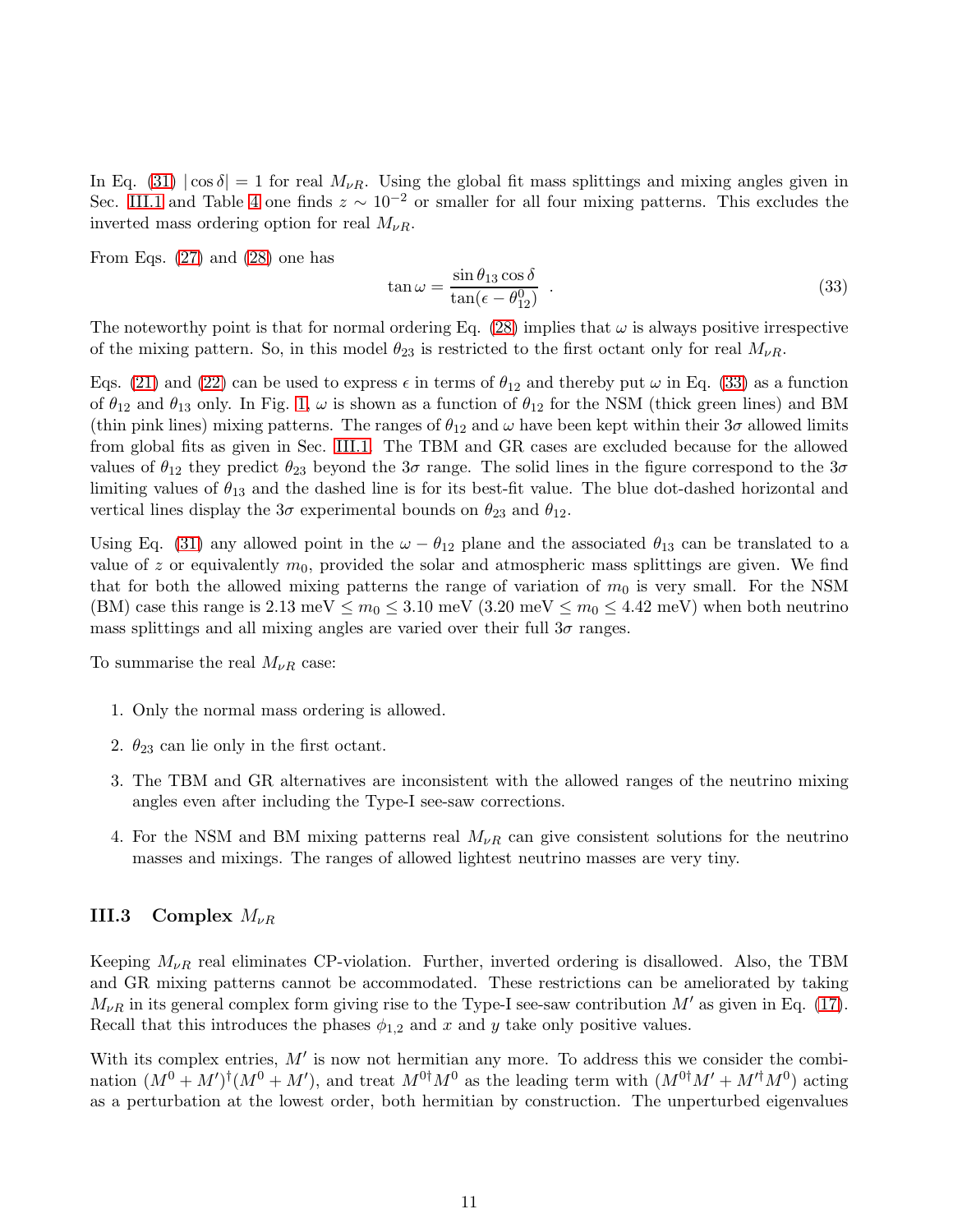are thus  $(m_i^{(0)}$  $\binom{(0)}{i}$ <sup>2</sup>. The perturbation matrix is

<span id="page-11-0"></span>
$$
(M^{0\dagger}M' + M'^{\dagger}M^{0}) = \frac{m_D^2}{m_R} \begin{pmatrix} 0 & 2ym_1^{(0)}\cos\phi_1 & yf(\phi_1) \\ 2ym_1^{(0)}\cos\phi_1 & \sqrt{2}xm_1^{(0)}\cos\phi_2 & -\frac{x}{\sqrt{2}}f(\phi_2) \\ yf^*(\phi_1) & -\frac{x}{\sqrt{2}}f^*(\phi_2) & \sqrt{2}xm_3^{(0)}\cos\phi_2 \end{pmatrix} .
$$
 (34)

In the above

<span id="page-11-2"></span>
$$
f(\varphi) = m^+ \cos \varphi - im^- \sin \varphi . \qquad (35)
$$

The remaining calculation proceeds in much the same manner as for real  $M_{\nu R}$  while keeping the distinctive features of Eq. [\(34\)](#page-11-0) in mind.

In place of Eqs. [\(21\)](#page-7-0) and [\(22\)](#page-7-1) for the real  $M_{\nu R}$  case, we get from [\(34\)](#page-11-0)

$$
\theta_{12} = \theta_{12}^0 + \zeta \ , \ \tan 2\zeta = 2\sqrt{2} \ \frac{y}{x} \ \frac{\cos \phi_1}{\cos \phi_2} \ , \tag{36}
$$

and

<span id="page-11-1"></span>
$$
\sin \epsilon = \frac{y \cos \phi_1}{\sqrt{y^2 \cos^2 \phi_1 + x^2 \cos^2 \phi_2/2}} \; , \; \cos \epsilon = \frac{x \cos \phi_2/\sqrt{2}}{\sqrt{y^2 \cos^2 \phi_1 + x^2 \cos^2 \phi_2/2}} \; , \; \tan \epsilon = \frac{1}{2} \tan 2\zeta \; . \tag{37}
$$

| Mixing      | Normal Ordering |               | Inverted Ordering |               |  |
|-------------|-----------------|---------------|-------------------|---------------|--|
| Pattern     |                 | $\theta_{23}$ |                   | $\theta_{23}$ |  |
|             | quadrant        | octant        | quadrant          | octant        |  |
| <b>NSM</b>  | First/Fourth    | First         | Second/Third      | Second        |  |
| BM. TBM. GR | Second/Third    | First         | First/Fourth      | Second        |  |

<span id="page-11-4"></span>Table 5: Quadrants of the leptonic CP-phase  $\delta$  and the octant of  $\theta_{23}$  for both mass orderings for different mixing patterns.

The allowed ranges of  $\zeta$  and  $\epsilon$  depend on the mixing pattern and are given in Table [4.](#page-8-0) It is seen that for all patterns cos  $\epsilon$  is positive. Therefore, from Eq. [\(37\)](#page-11-1) we can immediately conclude that  $\phi_2$  must be always in the first or fourth quadrants. The possible quadrants of  $\phi_1$  are also determined from the range of  $\epsilon$  for the different mixing patterns. From the first relation in Eq. [\(37\)](#page-11-1) we find that  $\phi_1$  has to be in the first or fourth (second or third) quadrants if  $\epsilon$  is positive (negative). Using the results in Table [4](#page-8-0) we conclude that the first (second) option is valid for the NSM (BM) patterns. For TBM and GR cases  $\epsilon$  spans a range over positive and negative values and so both options are included.

The solar mass splitting is induced entirely through the Type-I see-saw contribution. From Eq. [\(34\)](#page-11-0) one finds:

<span id="page-11-5"></span>
$$
\Delta m_{solar}^2 = \sqrt{2}m_1^{(0)} \frac{m_D^2}{m_R} \sqrt{x^2 \cos^2 \phi_2 + 8y^2 \cos^2 \phi_1} = \sqrt{2}m_1^{(0)} \frac{m_D^2}{m_R} \frac{x \cos \phi_2}{\cos 2\zeta} = \sqrt{2}m_1^{(0)} \frac{m_D^2}{m_R} \frac{2\sqrt{2}y \cos \phi_1}{\sin 2\zeta}.
$$
\n(38)

Eq. [\(26\)](#page-8-1) is now replaced by:

<span id="page-11-3"></span>
$$
|\psi_3\rangle = \begin{pmatrix} \kappa_c \left[\frac{\sin\epsilon}{\cos\phi_1} f(\phi_1) \cos\theta_{12}^0 - \frac{\cos\epsilon}{\cos\phi_2} f(\phi_2) \sin\theta_{12}^0\right] / m^+\\ \frac{1}{\sqrt{2}} \left\{1 - \kappa_c \left[\frac{\sin\epsilon}{\cos\phi_1} f(\phi_1) \sin\theta_{12}^0 + \frac{\cos\epsilon}{\cos\phi_2} f(\phi_2) \cos\theta_{12}^0\right] / m^+\right\} \\ \frac{1}{\sqrt{2}} \left\{1 + \kappa_c \left[\frac{\sin\epsilon}{\cos\phi_1} f(\phi_1) \sin\theta_{12}^0 + \frac{\cos\epsilon}{\cos\phi_2} f(\phi_2) \cos\theta_{12}^0\right] / m^+\right\} \end{pmatrix},
$$
(39)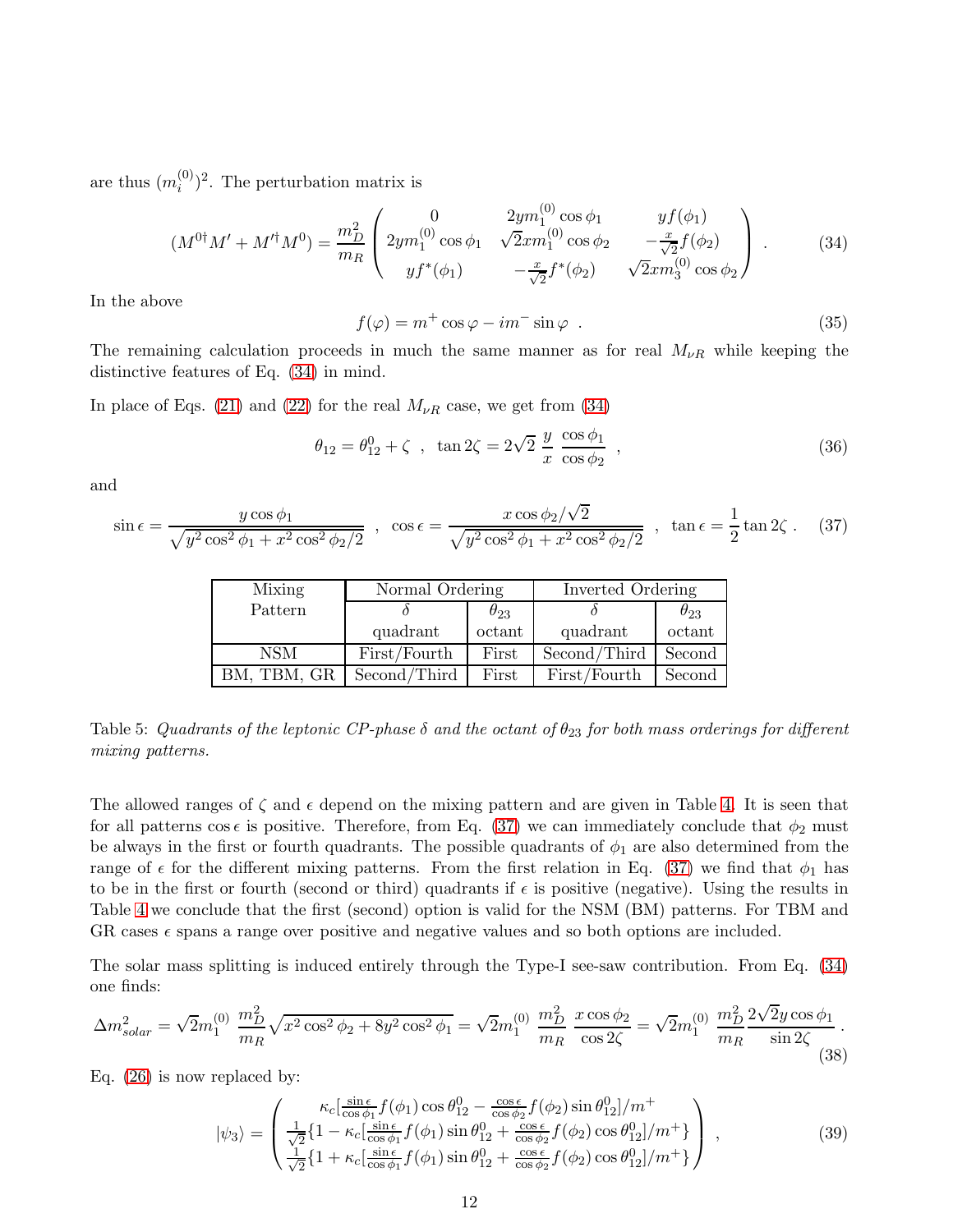where

$$
\kappa_c = \frac{m_D^2}{m_R m^-} \sqrt{y^2 \cos^2 \phi_1 + x^2 \cos^2 \phi_2 / 2} \,,\tag{40}
$$

Eq. [\(37\)](#page-11-1) has been used, and the complex function  $f(\phi_{1,2})$  is defined in Eq. [\(35\)](#page-11-2).

 $\kappa_c$  is positive (negative) for normal (inverted) ordering. Comparing the right-hand-side of Eq. [\(39\)](#page-11-3) with the third column of Eq. [\(1\)](#page-14-1) we find

<span id="page-12-0"></span>
$$
\sin \theta_{13} \cos \delta = \kappa_c \sin(\epsilon - \theta_{12}^0) , \qquad (41)
$$

<span id="page-12-1"></span>
$$
\sin \theta_{13} \sin \delta = \kappa_c \frac{m^-}{m^+ \cos \phi_1 \cos \phi_2} \left[ \sin \epsilon \sin \phi_1 \cos \phi_2 \cos \theta_{12}^0 - \cos \epsilon \cos \phi_1 \sin \phi_2 \sin \theta_{12}^0 \right] . \tag{42}
$$



<span id="page-12-3"></span>Figure 2:  $\theta_{23}$  (left) and the CP-phase  $\delta$  (right) as a function of  $m_0$  from this model for different mixing patterns when the best-fit values of the input data are used. The NSM, BM, TBM and GR cases correspond to the green solid, pink dashed, red dot-dashed, and violet dotted curves respectively. Thick (thin) curves of each type indicate normal (inverted) mass orderings.

As indicated in Table [4,](#page-8-0)  $(\epsilon - \theta_{12}^0)$  always remains in the first (fourth) quadrant for the NSM (BM, TBM, and GR) mixing pattern. For normal ordering Eq. [\(41\)](#page-12-0) then implies that for the NSM (BM, TBM, and GR) case(s)  $\delta$  lies in the first or fourth (second or third) quadrants. For inverted ordering of masses,  $\kappa_c$  changes sign and so the quadrants are accordingly modified. The different possibilities are indicated in Table [5.](#page-11-4) For any mixing pattern and mass ordering there are two allowed quadrants of  $\delta$  which have  $\sin \delta$  of opposite sign. Which of these is chosen is determined by the phases  $\phi_{1,2}$  through the sign of the right-hand-side of Eq. [\(42\)](#page-12-1). As noted above,  $\phi_2$  can be in either the first or fourth quadrants and the quadrant of  $\phi_1$  is determined by the mixing pattern in such a way that sin  $\phi_1$  can be of either sign. Thus the the phases  $\phi_1$  and  $\phi_2$  can always be chosen such that sin  $\delta$  can be of any particular sign. Therefore the two alternate quadrants of  $\delta$  for every case in Table [5](#page-11-4) are equally viable in this model.

The perturbative Type-I see-saw contribution to  $\theta_{23}$  can also be extracted from Eq. [\(39\)](#page-11-3). One finds:

<span id="page-12-2"></span>
$$
\tan \omega = \frac{\sin \theta_{13} \cos \delta}{\tan(\epsilon - \theta_{12}^0)}.
$$
\n(43)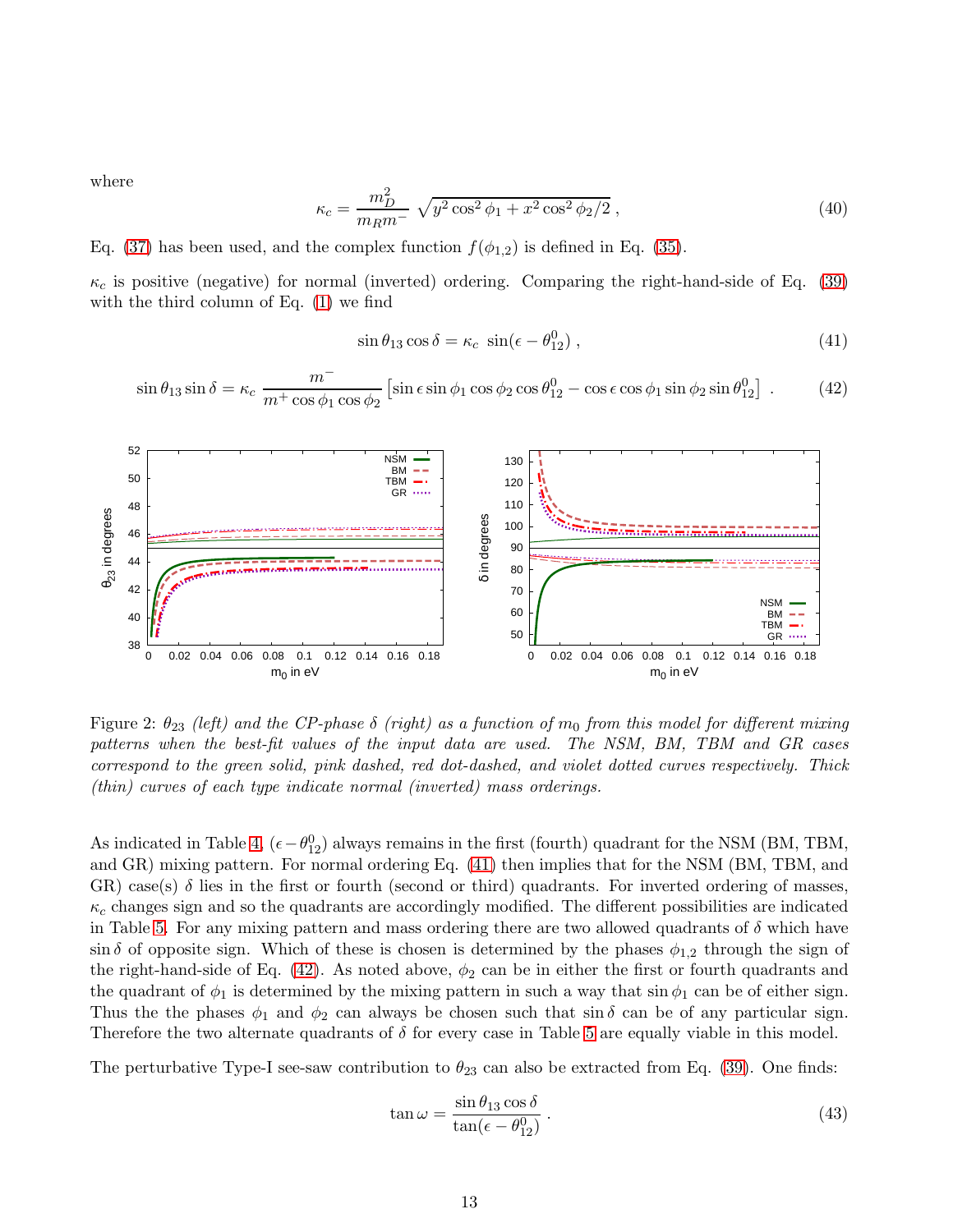Recalling that Eq. [\(41\)](#page-12-0) correlates  $\delta$  and  $(\epsilon - \theta_{12}^0)$  through  $\kappa_c$  one can readily conclude that for all mixing patterns  $\theta_{23}$  always lies in the first (second) octant for normal (inverted) ordering. This important conclusion from these models is shown in Table [5.](#page-11-4)

In the expression for the solar mass splitting in Eq. [\(38\)](#page-11-5) one can trade the factor  $m_D^2/m_R$  in terms of  $\kappa_c$  and use Eq. [\(41\)](#page-12-0) to get

<span id="page-13-0"></span>
$$
\Delta m_{solar}^2 = \frac{2m^-m_1^{(0)}\sin\theta_{13}\cos\delta\cos\epsilon}{\sin(\epsilon - \theta_{12}^0)\cos 2\zeta} \,. \tag{44}
$$

The strategy that we have followed to extract the predictions of this model relies on utilising Eqs. [\(43\)](#page-12-2) and [\(44\)](#page-13-0). We take the three mixing angles  $\theta_{13}$ ,  $\theta_{12}$ , and  $\theta_{23}$  as inputs. With these at hand Eq. [\(43\)](#page-12-2) fixes a value of the CP-phase  $\delta$ . Using these and the experimentally determined solar mass splitting one can calculate from Eq. [\(44\)](#page-13-0) the combination  $m_1^{(0)}m^-$ , or equivalently the variable z, which fixes the lightest neutrino mass  $m_0$ . It might appear that arbitrarily large values of  $m_0$ , and hence  $m_1^{(0)}m^-$ , may be admitted by taking  $\cos \delta$  to smaller and smaller values. However, this is not the case. Experimental data require  $\omega = (\pi/4 - \theta_{23})$  to lie within determined limits. Since all other factors have experimentally allowed ranges, Eq. [\(43\)](#page-12-2) also gives lower and upper bounds on  $\delta$ . Consequently, for any mixing pattern  $m_0$  lies within a fixed range.

In the left (right) panel of Fig. [2](#page-12-3) we show the mixing angle  $\theta_{23}$  (the CP phase  $\delta$ ) as a function of the lightest neutrino mass  $m_0$  as obtained from this model for different mixing patterns when the best-fit values of the various measured angles and mass splittings are used. The NSM, BM, TBM and GR correspond to the green solid, pink dashed, red dot-dashed, and violet dotted curves respectively. The thick (thin) curves of each type indicate normal (inverted) mass orderings. Note that normal and inverted orderings are always associated with the first and second octants of  $\theta_{23}$  respectively. For normal (inverted) ordering with the NSM mixing pattern  $\delta$  lies in the first (second) quadrant while for the other cases it is in the second (first) quadrant. As expected, for inverted ordering  $|\delta|$  stays close to  $\pi/2$  for the entire range of  $m_0$ . For normal ordering  $\delta$  is near  $\pi/2$  for  $m_0$  larger than around 0.05 eV.

Of course, as indicated in Table [5](#page-11-4) if  $\delta$  is a solution for some  $m_0$  then by suitably picking alternate values of the phases  $\phi_{1,2}$  which appear in  $M_{\nu R}$  one can also get a second solution with the phase  $-\delta$ . We have not shown this mirror set of solutions in Fig. [2.](#page-12-3) The T2K [\[14\]](#page-22-1) and NOVA [\[15\]](#page-22-2) experiments have presented data which may be taken as a preliminary hint of normal ordering associated with  $\delta \sim -\pi/2$ . As seen from Fig. [2](#page-12-3) this is consistent with our model, with  $\delta \sim -\pi/2$  favouring  $m_0$  in the quasi-degenerate regime, i.e.,  $m_0 \geq \mathcal{O}(0.05 \text{ eV})$ , for normal ordering. If this result is confirmed by further analysis then the model will require neutrino masses to be in a range to which ongoing experiments will be sensitive [\[16,](#page-22-3) [17\]](#page-22-4).

The correlation between the octant of  $\theta_{23}$ , the quadrant of the CP-phase  $\delta$ , and the ordering of neutrino masses is a smoking-gun signal of this  $S3 \times Z3$  based model.

## IV Conclusions

In this paper we have put forward an  $S3 \times Z3$  model for neutrino mass and mixing. After assigning the flavour quantum numbers to the leptons and the scalars we write down the most general Lagrangian consistent with the symmetry. Once the symmetry is broken, the Yukawa couplings give rise to the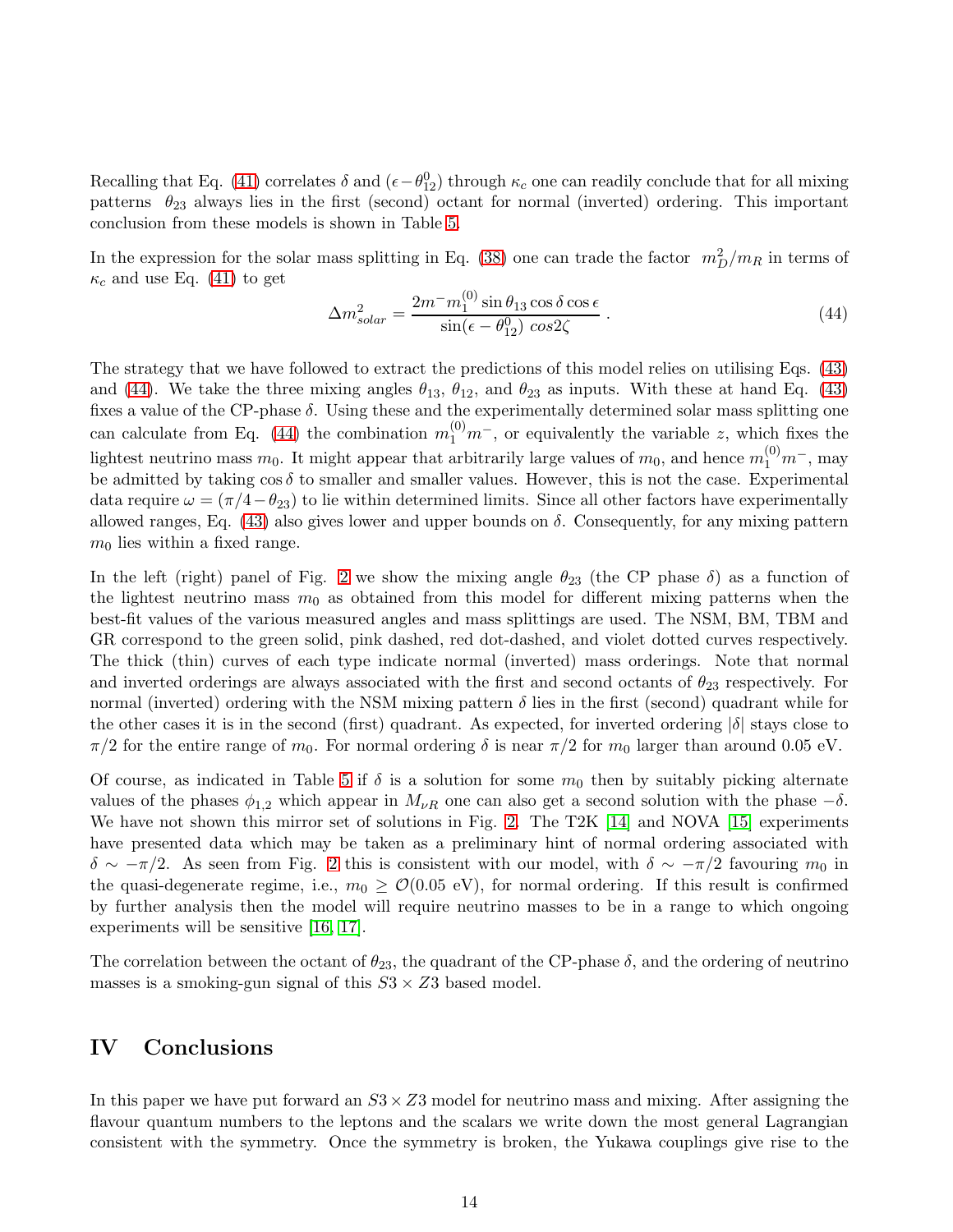charged lepton masses as well as the Dirac and Majorana masses for the left- and right-handed neutrinos. Neutrino masses originate from both Type-I and Type-II see-saw terms of which the former can be treated as a small correction. The dominant Type-II see-saw results in the atmospheric mass splitting, no solar splitting, keeps  $\theta_{23} = \pi/4$ , and  $\theta_{13} = 0$ . By a choice of the Yukawa couplings  $\theta_{12}$  can be given any preferred value. Thus, at this level this model can accommodate any of the much-studied tribimaximal, bimaximal, golden ratio, and 'no solar mixing' patterns. The smaller Type-I see-saw contribution acting as a perturbation generates the solar mass splitting and nudges the mixing angles to values consistent with the global fits. The octants of  $\theta_{23}$  are correlated with the neutrino mass ordering – first (second) octant is allowed for normal (inverted) ordering. The model is testable through its predictions for the CP-phase  $\delta$  and from the relationships between mixing angles and mass splittings that it entails. Further, inverted mass ordering is correlated with a near-maximal CP-phase  $\delta$  and arbitrarily small neutrino masses are permitted. For normal mass ordering  $\delta$  can vary over a wider range and maximality is realised in the quasi-degenerate limit. The lightest neutrino mass must be at least a few meV in this case.

Acknowledgements: SP acknowledges support from CSIR, India. AR is partially funded by SERB Grant No. SR/S2/JCB-14/2009.

## <span id="page-14-0"></span>A Appendix: Essentials of the S3 group

S3 is a discrete group of order 6 which consists of all permutations of three objects. It can be generated by two elements A and B satisfying  $A^2 = I = B^3$  and  $(AB) (AB) = I$ . The group table is given below.

|                  |                  |                  | В                | $\mathcal{C}$    | $\overline{D}$ | F                       |
|------------------|------------------|------------------|------------------|------------------|----------------|-------------------------|
| $\overline{I}$   |                  | А                | В                | $\mathcal{C}$    | D              | F                       |
| A                | $\boldsymbol{A}$ |                  | $\mathcal{C}$    | $\boldsymbol{B}$ | F              | D                       |
| $\overline{F}$   | $\overline{F}$   | $\overline{C}$   |                  | $\boldsymbol{D}$ | А              | $\boldsymbol{B}$        |
| $\mathcal{C}$    | $\mathcal{C}$    | $\boldsymbol{F}$ | $\boldsymbol{D}$ |                  | В              | А                       |
| D                | D                | B                | $\boldsymbol{A}$ | F                |                | $\mathcal{C}_{0}^{(n)}$ |
| $\boldsymbol{B}$ | B                | D                | $\overline{F}$   |                  | $\mathcal C$   | $\boldsymbol{I}$        |

Table 6: The group table for S3.

The group has two 1-dimensional representations denoted by 1 and 1', and a 2-dimensional representation. 1 is inert under the group while 1′ changes sign under the action of A. For the 2-dimensional representation a suitable choice of matrices with the specified properties can be readily obtained. We choose

<span id="page-14-1"></span>
$$
I = \begin{pmatrix} 1 & 0 \\ 0 & 1 \end{pmatrix} , A = \begin{pmatrix} 0 & 1 \\ 1 & 0 \end{pmatrix} , B = \begin{pmatrix} \omega & 0 \\ 0 & \omega^2 \end{pmatrix} ,
$$
 (A.1)

where  $\omega$  is a cube root of unity, i.e.,  $\omega = e^{2\pi i/3}$ . For this choice of A and B the remaining matrices of the representation are:

<span id="page-14-2"></span>
$$
C = \begin{pmatrix} 0 & \omega^2 \\ \omega & 0 \end{pmatrix} , D = \begin{pmatrix} 0 & \omega \\ \omega^2 & 0 \end{pmatrix} , F = \begin{pmatrix} \omega^2 & 0 \\ 0 & \omega \end{pmatrix} .
$$
 (A.2)

The product rules for the different representations are:

<span id="page-14-3"></span>
$$
1 \times 1' = 1', 1' \times 1' = 1, \text{ and } 2 \times 2 = 2 + 1 + 1'
$$
 (A.3)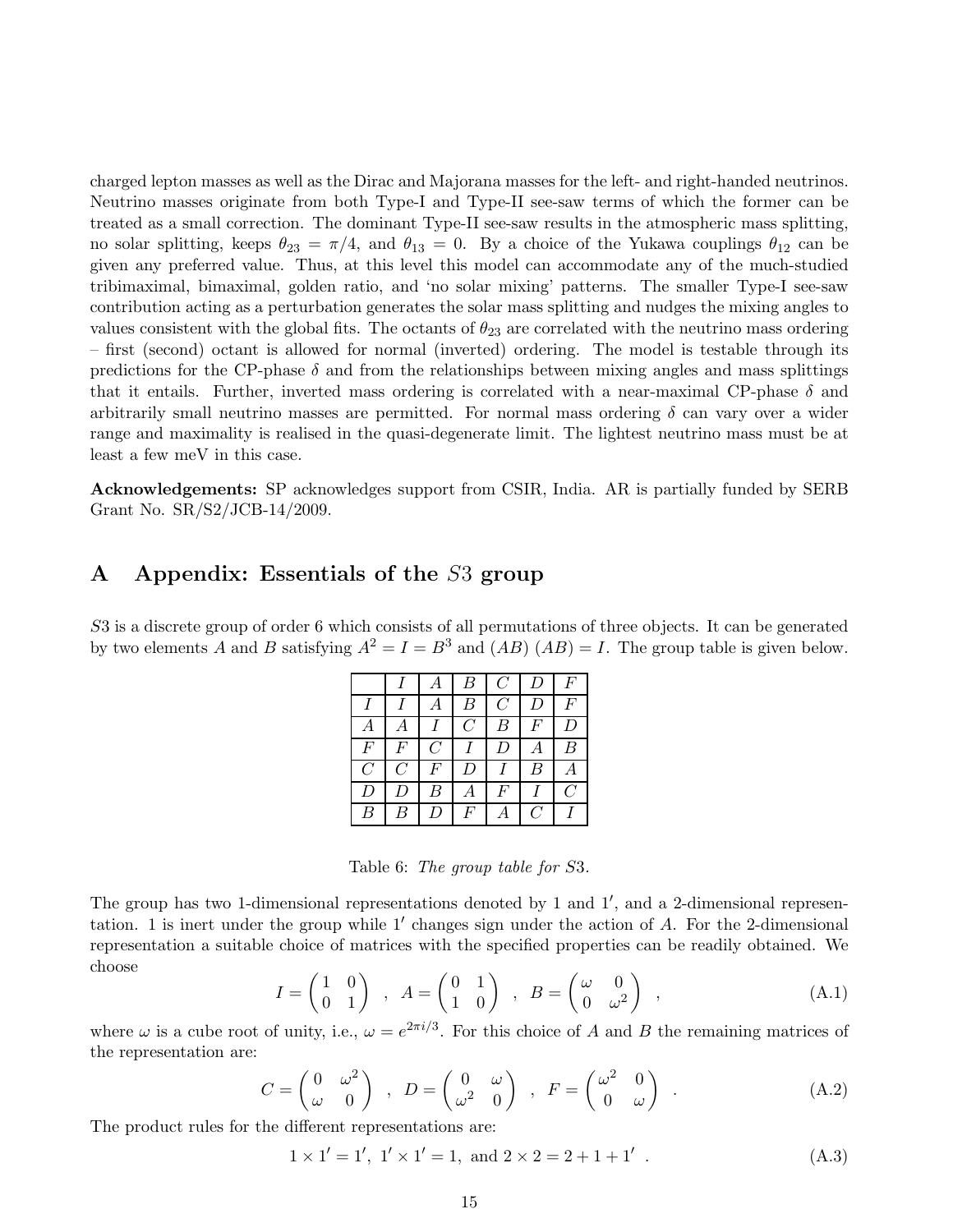One can see that each of the  $2 \times 2$  matrices  $M_{ij}$  in eqs. [\(A.1\)](#page-14-1) and [\(A.2\)](#page-14-2) satisfies:

<span id="page-15-1"></span>
$$
\sum_{j,l=1,2} \alpha_{jl} M_{ij} M_{kl} = \alpha_{ik} , \qquad (A.4)
$$

where  $\alpha_{ij} = 0$  for  $i = j$  and  $\alpha_{ij} = 1$  for  $i \neq j$ .

If  $\Phi \equiv \begin{pmatrix} \phi_1 \\ \phi_2 \end{pmatrix}$  $\phi_2$ ) and  $\Psi \equiv \begin{pmatrix} \psi_1 \\ \psi_2 \end{pmatrix}$  $\psi_2$ are two field multiplets transforming under  $S3$  as doublets then using eqs.  $(A.1)$  and  $(A.4)$ :

<span id="page-15-2"></span>
$$
\phi_1 \psi_2 + \phi_2 \psi_1 \equiv 1
$$
,  $\phi_1 \psi_2 - \phi_2 \psi_1 \equiv 1'$  and  $\begin{pmatrix} \phi_2 \psi_2 \\ \phi_1 \psi_1 \end{pmatrix} \equiv 2$ . (A.5)

Sometimes we have to deal with hermitian conjugate fields. Noting the nature of the complex repre-sentation (see, for example, B in eq. [\(A.1\)](#page-14-1)) the conjugate S3 doublet is  $\Phi^{\dagger} \equiv \begin{pmatrix} \phi_2^{\dagger} \\ \phi_1^{\dagger} \end{pmatrix}$  $\phi_1^\intercal$  . As a result, one has in place of [\(A.5\)](#page-15-2)

<span id="page-15-3"></span>
$$
\phi_2^{\dagger} \psi_2 + \phi_1^{\dagger} \psi_1 \equiv 1 \quad , \quad \phi_2^{\dagger} \psi_2 - \phi_1^{\dagger} \psi_1 \equiv 1' \quad \text{and} \quad \begin{pmatrix} \phi_1^{\dagger} \psi_2 \\ \phi_2^{\dagger} \psi_1 \end{pmatrix} \equiv 2 \quad . \tag{A.6}
$$

<span id="page-15-0"></span>Eqs. [\(A.5\)](#page-15-2) and [\(A.6\)](#page-15-3) are essential in writing down the fermion mass matrices in Sec. [II.](#page-15-0)

## B Appendix: The scalar potential and its minimum

As seen in Table [3](#page-4-0) this model has a rich scalar field content. In this Appendix we write down the scalar potential of the model keeping all these fields and derive conditions which must be met by the coefficients of the various terms so that the desired vevs can be achieved. These conditions ensure that the potential is locally minimized by this choice.

Table [3](#page-4-0) displays the behaviour of the scalar fields under  $S3 \times Z3$  besides the gauged electroweak  $SU(2)_L \times U(1)_Y$ . The fields also carry a lepton number. The scalar potential is the most general polynomial in these fields with up to quartic terms. Our first step will be to write down the explicit form of this potential. Here we do not exclude any term permitted by the symmetries.  $SU(2)_L \times U(1)_Y$ invariance of the terms as well as the abelian lepton number and Z3 conservation are readily verified. It is only the S3 behaviour which merits special attention.

There are a variety of scalar fields in this model, e.g.,  $SU(2)_L$  singlets, doublets, and triplets. Therefore, the scalar potential has a large number of terms. For simplicity we choose all couplings in the potential to be real. In this Appendix we list the potential in separate parts: (a) those belonging to any one  $SU(2)_L$  sector, and (b) inter-sector couplings of scalars. The  $SU(2)_L$  singlet vevs, which are responsible for the right-handed neutrino mass, are significantly larger than those of other scalars. So, in the second category we retain only those terms which couple the singlet fields to either the doublet or the triplet sectors.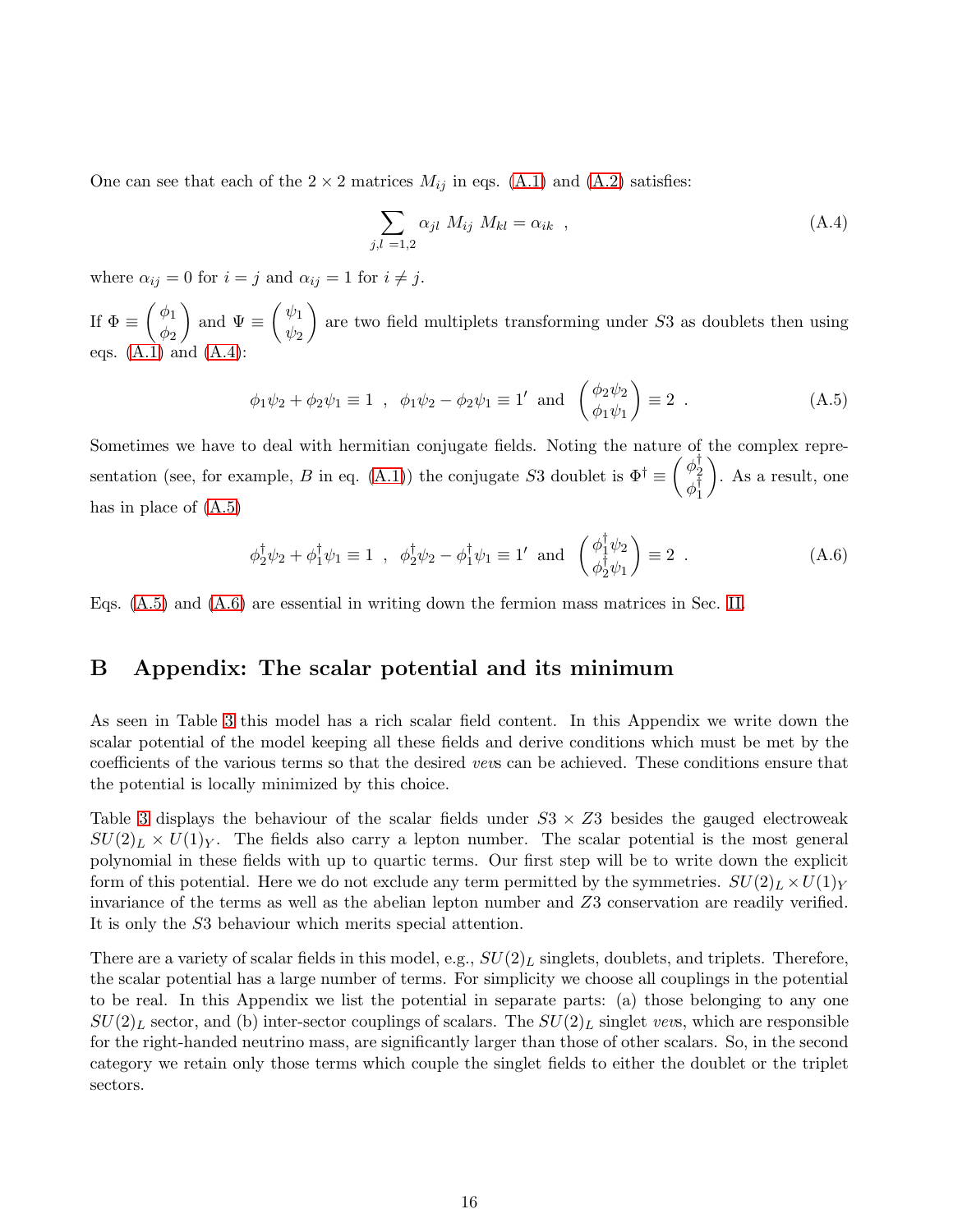#### **B.1**  $SU(2)<sub>L</sub>$  Singlet Sector:

The  $SU(2)_L$  singlet sector comprises of two fields  $\chi$  and  $\gamma$  transforming as  $1(\omega)$  and  $1'(\omega)$  of S3  $(Z_3)$ respectively. They have  $L = 0$ . The scalar potential arising out of these is:

$$
V_{singlet} = m_{\chi}^2 \chi^{\dagger} \chi + m_{\gamma}^2 \gamma^{\dagger} \gamma + \Lambda_1^s \left\{ \gamma^2 \chi + h.c. \right\} + \frac{\lambda_1^s}{2} \left[ \chi^{\dagger} \chi \right]^2 + \frac{\lambda_2^s}{2} \left[ \gamma^{\dagger} \gamma \right]^2
$$
  
+ 
$$
\frac{\lambda_3^s}{2} (\chi^{\dagger} \chi)(\gamma^{\dagger} \gamma) + \lambda_4^s \left\{ (\gamma^{\dagger} \chi)(\gamma^{\dagger} \chi) + h.c. \right\} , \qquad (B.1)
$$

where the coefficient of the cubic term,  $\Lambda_1^s$ , carries the same dimension as mass while the  $\lambda_i^s$  are dimensionless.

### **B.2**  $SU(2)<sub>L</sub>$  Doublet Sector:

The  $SU(2)_L$  doublet sector of the model has two fields  $\Phi_{a,b}$  that are doublets of S3, in addition to  $\alpha$ , β, and η which are S3 singlets. Among them, all fields except  $\Phi_b$  and  $\alpha$  ( $\in \omega$  of  $Z_3$ ) are invariant under  $Z_3$ .

<span id="page-16-0"></span>
$$
V_{doublet} = m_{\Phi_a}^2 \Phi_a^{\dagger} \Phi_a + m_{\Phi_b}^2 \Phi_b^{\dagger} \Phi_b + m_{\eta}^2 \eta^{\dagger} \eta + m_{\alpha}^2 \alpha^{\dagger} \alpha + m_{\beta}^2 \beta^{\dagger} \beta
$$
  
+ 
$$
\frac{\lambda_1^d}{2} \left( \Phi_a^{\dagger} \Phi_a \right)^2 + \frac{\lambda_2^d}{2} \left( \Phi_b^{\dagger} \Phi_b \right)^2 + \frac{\lambda_3^d}{2} (\Phi_a^{\dagger} \Phi_a)(\Phi_b^{\dagger} \Phi_b) + \frac{\lambda_4^d}{2} (\Phi_a^{\dagger} \Phi_b)(\Phi_b^{\dagger} \Phi_a)
$$
  
+ 
$$
\frac{\lambda_5^d}{2} (\Phi_a^{\dagger} \Phi_a)(\eta^{\dagger} \eta) + \frac{\lambda_6^d}{2} (\Phi_a^{\dagger} \Phi_a)(\alpha^{\dagger} \alpha) + \frac{\lambda_7^d}{2} (\Phi_a^{\dagger} \Phi_a)(\beta^{\dagger} \beta) + \frac{\lambda_8^d}{2} (\Phi_b^{\dagger} \Phi_b)(\alpha^{\dagger} \alpha)
$$
  
+ 
$$
\frac{\lambda_9^d}{2} (\Phi_b^{\dagger} \Phi_b)(\beta^{\dagger} \beta) + \frac{\lambda_{10}^d}{2} (\Phi_b^{\dagger} \Phi_b)(\eta^{\dagger} \eta) + \frac{\lambda_{11}^d}{2} \left( \alpha^{\dagger} \alpha \right)^2 + \frac{\lambda_{12}^d}{2} (\alpha^{\dagger} \alpha)(\eta^{\dagger} \eta)
$$
  
+ 
$$
\frac{\lambda_{13}^d}{2} (\alpha^{\dagger} \eta)(\eta^{\dagger} \alpha) + \frac{\lambda_{14}^d}{2} (\alpha^{\dagger} \alpha)(\beta^{\dagger} \beta) + \frac{\lambda_{15}^d}{2} \left( \eta^{\dagger} \eta \right)^2 + \frac{\lambda_{16}^d}{2} (\eta^{\dagger} \eta)(\beta^{\dagger} \beta)
$$
  
+ 
$$
\lambda_{17}^d \left\{ (\Phi_a^{\dagger} \Phi_b)(\alpha^{\dagger} \eta) + h.c. \right\} + \frac{\lambda_{18}^d}{2} \left( \beta^{\dagger} \beta \right)^2
$$
 (B.2)

Leaving aside S3 properties for the moment, to which we return below, out of any  $SU(2)$  doublet  $\Phi$ one can construct two quartic invariants  $(\Phi^{\dagger} \Phi)(\Phi^{\dagger} \Phi)$  and  $(\Phi^{\dagger} \vec{\tau} \Phi)(\Phi^{\dagger} \vec{\tau} \Phi)$ . Needless to say, this can be generalised to the case where several distinct  $SU(2)$  doublets are involved. In order to avoid cluttering, in Eq. [\(B.2\)](#page-16-0) we have displayed only the first combination for all quartic terms.

The quartic terms involving  $\lambda_1$  to  $\lambda_4$  in Eq. [\(B.2\)](#page-16-0) are combinations of two pairs of S3 doublets. Each pair can combine in accordance to  $2 \times 2 = 1 + 1' + 2$  resulting in three terms. The S3 invariant in the potential arises from a combination of the 1, 1', or 2 from one pair with the corresponding term from the other pair. Thus, for each such term of four S3 doublets, three possible singlet combinations exist (recall, Eq. [\(A.3\)](#page-14-3)) and we have to keep an account of all of them. We elaborate on this using as an example the  $\lambda_1^d$  term which actually stands for a set of terms:

$$
\frac{\lambda_1^d}{2} \left( \Phi_a^{\dagger} \Phi_a \right)^2 \to \lambda_{1_1}^d \left[ (\Phi_1^{\dagger} \Phi_1) + (\Phi_2^{\dagger} \Phi_2) \right]^2 + \lambda_{1_{1'}}^d \left[ (\Phi_1^{\dagger} \Phi_1) - (\Phi_2^{\dagger} \Phi_2) \right]^2 + \lambda_{1_2}^d \left[ (\Phi_1^{\dagger} \Phi_2) (\Phi_2^{\dagger} \Phi_1) + (\Phi_2^{\dagger} \Phi_1) (\Phi_1^{\dagger} \Phi_2) \right].
$$
\n(B.3)

Substituting vevs,  $\langle \Phi_1 \rangle = v_1$  and  $\langle \Phi_2 \rangle = v_2$  and defining  $\lambda_{1_1}^d + \lambda_{1_{1'}}^d = \frac{\lambda_{a_1}^d}{2}$  and  $2(\lambda_{1_1}^d - \lambda_{1_{1'}}^d + \lambda_{1_2}^d) = \frac{\lambda_{a_2}^d}{2}$ we get:

<span id="page-16-1"></span>
$$
\frac{\lambda_1^d}{2} \left( \Phi_a^{\dagger} \Phi_a \right)^2 \longrightarrow \frac{\lambda_{a_1}^d}{2} \left[ (v_1^* v_1)^2 + (v_2^* v_2)^2 \right] + \frac{\lambda_{a_2}^d}{2} (v_1^* v_1)(v_2^* v_2). \tag{B.4}
$$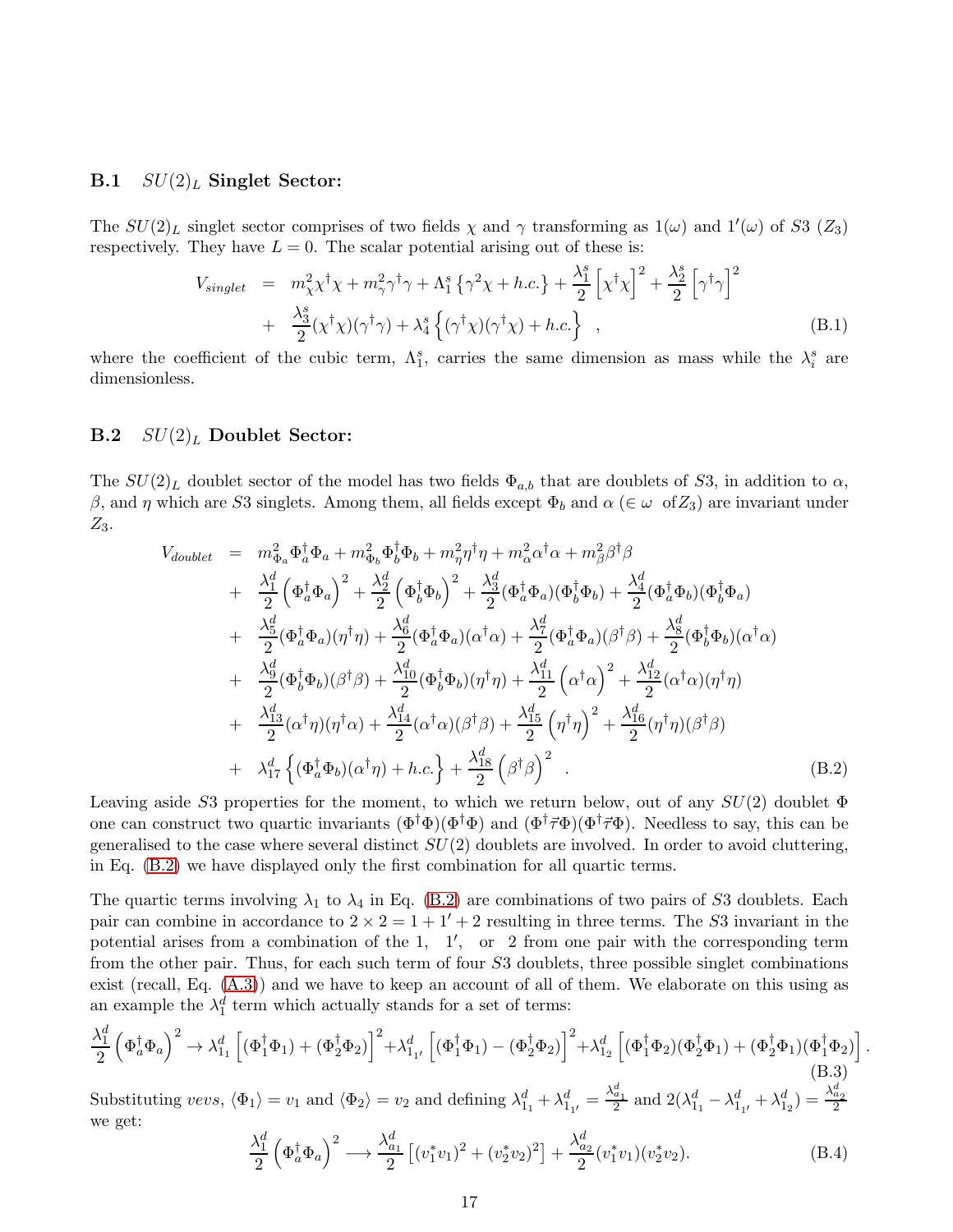Similarly,

<span id="page-17-4"></span>
$$
\frac{\lambda_2^d}{2} \left( \Phi_b^{\dagger} \Phi_b \right)^2 \longrightarrow \frac{\lambda_{b_1}^d}{2} \left[ (v_3^* v_3)^2 + (v_4^* v_4)^2 \right] + \frac{\lambda_{b_2}^d}{2} (v_3^* v_3) (v_4^* v_4)
$$
\n(B.5)

where,  $\langle \Phi_3 \rangle = v_3$  and  $\langle \Phi_4 \rangle = v_4$ . Further,

<span id="page-17-2"></span>
$$
\frac{\lambda_3^d}{2} \left[ (\Phi_a^{\dagger} \Phi_a)(\Phi_b^{\dagger} \Phi_b) \right] \rightarrow \lambda_{3_1}^d \left[ (\Phi_1^{\dagger} \Phi_1 + \Phi_2^{\dagger} \Phi_2)(\Phi_3^{\dagger} \Phi_3 + \Phi_4^{\dagger} \Phi_4) \right] + \lambda_{3_{1'}}^d \left[ (\Phi_1^{\dagger} \Phi_1 - \Phi_2^{\dagger} \Phi_2)(\Phi_3^{\dagger} \Phi_3 - \Phi_4^{\dagger} \Phi_4) \right] + \lambda_{3_2}^d \left[ (\Phi_1^{\dagger} \Phi_2)(\Phi_4^{\dagger} \Phi_3) + (\Phi_2^{\dagger} \Phi_1)(\Phi_3^{\dagger} \Phi_4) \right].
$$
\n(B.6)

Substituting the respective vevs and defining  $\lambda_{3_1}^d + \lambda_{3_{1'}}^d = \frac{\lambda_{ab_1}^d}{2}$ ,  $\lambda_{3_1}^d - \lambda_{3_{1'}}^d = \frac{\lambda_{ab_2}^d}{2}$  and  $\lambda_{3_2}^d = \lambda_{ab_3}^d$  we get;

<span id="page-17-0"></span>
$$
\frac{\lambda_3^d}{2} \left[ (\Phi_a^{\dagger} \Phi_a)(\Phi_b^{\dagger} \Phi_b) \right] \longrightarrow \frac{\lambda_{ab_1}^d}{2} \left[ (v_1^* v_1)(v_3^* v_3) + (v_2^* v_2)(v_4^* v_4) \right] + \frac{\lambda_{ab_2}^d}{2} \left[ (v_1^* v_1)(v_4^* v_4) + (v_2^* v_2)(v_3^* v_3) \right] + \lambda_{ab_3}^d \left[ (v_1^* v_2)(v_4^* v_3) + (v_2^* v_1)(v_3^* v_4) \right]. \tag{B.7}
$$

In a similar fashion the  $\lambda_4^d$  term when expanded will lead to

<span id="page-17-5"></span>
$$
\frac{\lambda_4^d}{2} \left[ (\Phi_a^{\dagger} \Phi_b)(\Phi_b^{\dagger} \Phi_a) \right] \longrightarrow \frac{\tilde{\lambda}_{ab_1}^d}{2} \left[ (v_1^* v_3)(v_3^* v_1) + (v_2^* v_4)(v_4^* v_2) \right] + \frac{\tilde{\lambda}_{ab_2}^d}{2} \left[ (v_1^* v_3)(v_4^* v_2) + (v_2^* v_4)(v_3^* v_1) \right] + \tilde{\lambda}_{ab_3}^d \left[ (v_1^* v_4)(v_4^* v_1) + (v_2^* v_3)(v_3^* v_2) \right].
$$
\n(B.8)

Adding Eqs. $(B.7)$  and Eq. $(B.8)$  we get:

<span id="page-17-1"></span>
$$
\frac{\lambda_3^d}{2} \left[ (\Phi_a^{\dagger} \Phi_a)(\Phi_b^{\dagger} \Phi_b) \right] + \frac{\lambda_4^d}{2} \left[ (\Phi_a^{\dagger} \Phi_b)(\Phi_b^{\dagger} \Phi_a) \right] = \frac{\hat{\lambda}_{ab_1}^d}{2} \left[ (v_1^* v_1)(v_3^* v_3) + (v_2^* v_2)(v_4^* v_4) \right] \n+ \frac{\hat{\lambda}_{ab_2}^d}{2} \left[ (v_1^* v_1)(v_4^* v_4) + (v_2^* v_2)(v_3^* v_3) \right] \n+ \hat{\lambda}_{ab_3}^d \left[ (v_1^* v_2)(v_4^* v_3) + (v_2^* v_1)(v_3^* v_4) \right]; \quad (B.9)
$$

where,  $\frac{\hat{\lambda}_{ab_1}^d}{2} \equiv$  $\frac{\tilde{\lambda}_{ab_1}^d}{2} + \frac{\lambda_{ab_1}^d}{2}, \frac{\hat{\lambda}_{ab_2}^d}{2} \equiv \tilde{\lambda}_{ab_3}^d + \frac{\lambda_{ab_2}^d}{2}$  and  $\hat{\lambda}_{ab_3}^d \equiv$  $\frac{\tilde{\lambda}_{ab_2}^d}{2} + \lambda_{ab_3}^d$ . Also, summing up the  $\lambda_{12}^d$  and  $\lambda_{13}^d$  terms lead to  $\frac{\hat{\lambda}_{123}^d}{2}(v_\alpha^* v_\alpha)(v_\eta^* v_\eta)$ , where  $\hat{\lambda}_{123}^d \equiv \lambda_{12}^d + \lambda_{13}^d$ .

### **B.3**  $SU(2)<sub>L</sub>$  Triplet Sector:

Both the  $SU(2)_L$  triplets present in our model  $(\Delta_L, \rho_L)$  that are responsible for Majorana mass generation of the left handed neutrinos happen to be  $S3$  invariants and differ only in their  $Z_3$  properties i.e.,  $\Delta_L(1)$  and  $\rho_L(\omega)$ .

<span id="page-17-3"></span>
$$
V_{triplet} = m_{\Delta_L}^2 \Delta_L^{\dagger} \Delta_L + m_{\rho_L}^2 \rho_L^{\dagger} \rho_L + \frac{\lambda_1^t}{2} \left[ \Delta_L^{\dagger} \Delta_L \right]^2 + \frac{\lambda_2^t}{2} \left[ \rho_L^{\dagger} \rho_L \right]^2 + \frac{\lambda_3^t}{2} (\Delta_L^{\dagger} \Delta_L) (\rho_L^{\dagger} \rho_L)
$$
  
+ 
$$
\frac{\lambda_4^t}{2} (\Delta_L^{\dagger} \rho_L) (\rho_L^{\dagger} \Delta_L) + \frac{\lambda_5^t}{2} (\Delta_L \rho_L) (\Delta_L \rho_L)^{\dagger} .
$$
 (B.10)

It is noteworthy that when we write the minimized potential in terms of the vacuum expectation values, the  $\lambda_3^t$ ,  $\lambda_4^t$  and  $\lambda_5^t$  terms will be providing the same contribution as far as potential minimization is concerned. Thus we can club these couplings together as  $\lambda_{345}^t \equiv \lambda_3^t + \lambda_4^t + \lambda_5^t$ .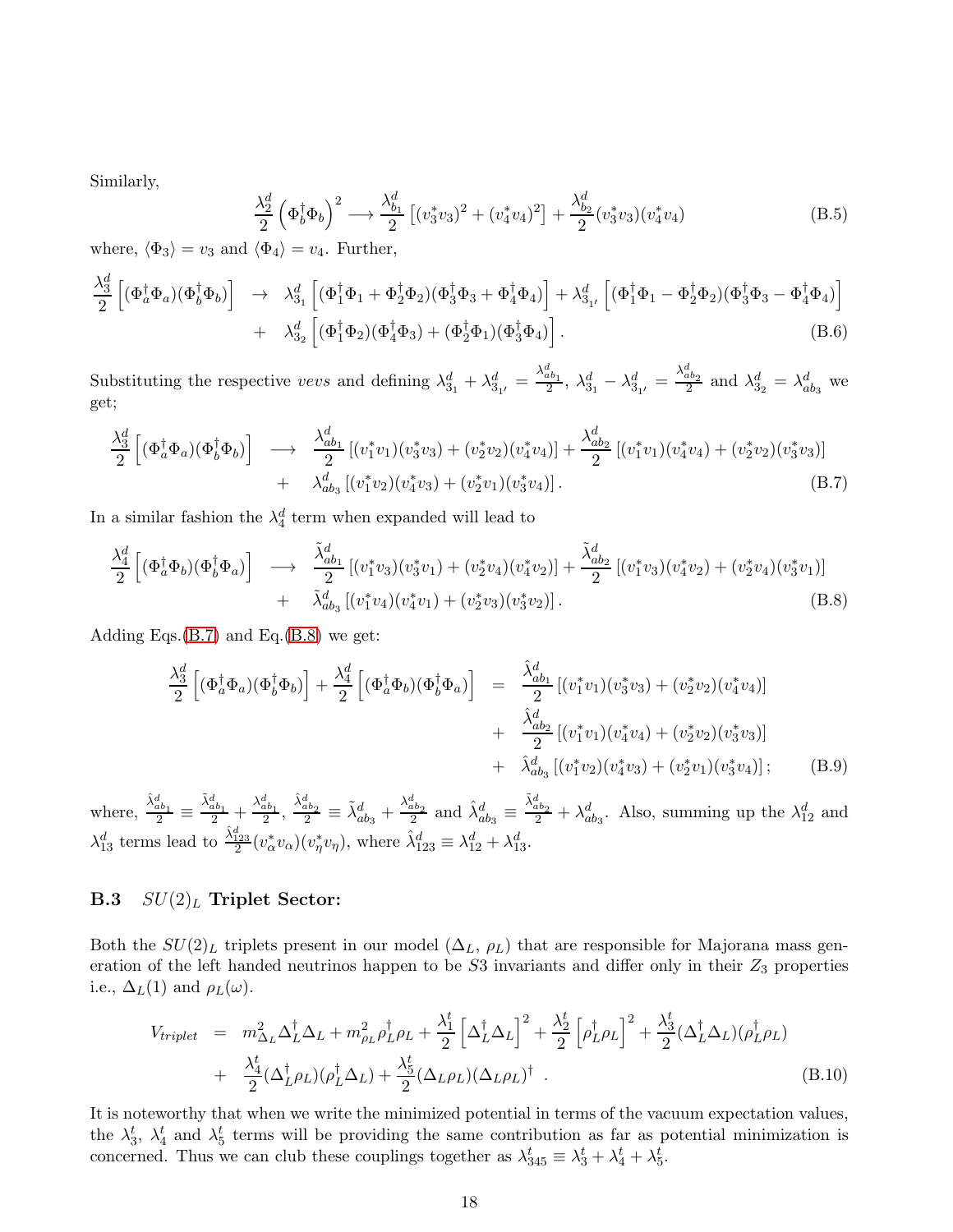#### B.4 Inter-sector terms:

So far we have listed those terms in the potential which arise from scalars of any specific  $SU(2)_L$ behaviour – singlets, doublets, or triplets. In addition, there can be terms which couple one of these sectors to another. Since the vacuum expectation values of the singlet scalars are the largest we only consider here the couplings of this sector to the others. The  $SU(2)_L$  triplet sector vev is very small and we drop the doublet-triplet cross-sector couplings.

#### **B.4.1**  $SU(2)<sub>L</sub>$  Singlet-Doublet cross-sector:

Couplings between the  $SU(2)_L$  singlet and doublet scalars in the potential give rise to the terms:

<span id="page-18-0"></span>
$$
V_{ds} = \Lambda_1^{ds} \left[ (\Phi_b^{\dagger} \Phi_a)_{1'} \gamma + h.c. \right] + \Lambda_2^{ds} \left[ (\Phi_b^{\dagger} \Phi_a)_{1} \chi + h.c. \right] + \Lambda_3^{ds} \left[ (\alpha^{\dagger} \eta) \chi + h.c. \right]
$$
  
+ 
$$
\frac{\lambda_1^{ds}}{2} (\Phi_a^{\dagger} \Phi_a) (\chi^{\dagger} \chi) + \frac{\lambda_2^{ds}}{2} (\Phi_a^{\dagger} \Phi_a) (\gamma^{\dagger} \gamma) + \frac{\lambda_3^{ds}}{2} (\Phi_b^{\dagger} \Phi_b) (\chi^{\dagger} \chi) + \frac{\lambda_4^{ds}}{2} (\Phi_b^{\dagger} \Phi_b) (\gamma^{\dagger} \gamma)
$$
  
+ 
$$
\frac{\lambda_5^{ds}}{2} (\alpha^{\dagger} \alpha) (\chi^{\dagger} \chi) + \frac{\lambda_6^{ds}}{2} (\alpha^{\dagger} \alpha) (\gamma^{\dagger} \gamma) + \frac{\lambda_7^{ds}}{2} (\eta^{\dagger} \eta) (\chi^{\dagger} \chi) + \frac{\lambda_8^{ds}}{2} (\eta^{\dagger} \eta) (\gamma^{\dagger} \gamma)
$$
  
+ 
$$
\lambda_9^{ds} \left[ (\Phi_a^{\dagger} \Phi_b) \chi^2 + h.c. \right] + \lambda_{10}^{ds} \left[ (\Phi_a^{\dagger} \Phi_b) \gamma^2 + h.c. \right] + \lambda_{11}^{ds} \left[ (\eta^{\dagger} \alpha) \chi^2 + h.c. \right] + \lambda_{12}^{ds} \left[ (\eta^{\dagger} \alpha) \gamma^2 + h.c. \right]
$$
  
+ 
$$
\lambda_{13}^{ds} \left[ (\Phi_a^{\dagger} \Phi_b)_{1'} (\chi \gamma) + h.c. \right] + \frac{\lambda_{14}^{ds}}{2} (\beta^{\dagger} \beta) (\chi^{\dagger} \chi) + \frac{\lambda_{15}^{ds}}{2} (\beta^{\dagger} \beta) (\gamma^{\dagger} \gamma) .
$$
(B.11)

#### **B.4.2**  $SU(2)<sub>L</sub>$  Singlet-Triplet cross-sector:

The terms in the potential which arise from couplings between the  $SU(2)_L$  singlet and triplet scalars are:

$$
V_{ts} = \Lambda_1^{ts} \left[ (\rho_L^{\dagger} \Delta_L) \chi + h.c. \right] + \frac{\lambda_1^{ts}}{2} (\Delta_L^{\dagger} \Delta_L) (\chi^{\dagger} \chi) + \frac{\lambda_2^{ts}}{2} (\Delta_L^{\dagger} \Delta_L) (\gamma^{\dagger} \gamma) + \frac{\lambda_3^{ts}}{2} (\rho_L^{\dagger} \rho_L) (\chi^{\dagger} \chi) + \frac{\lambda_4^{ts}}{2} (\rho_L^{\dagger} \rho_L) (\gamma^{\dagger} \gamma) + \lambda_5^{ts} \left\{ (\Delta_L^{\dagger} \rho_L) \chi^2 + h.c. \right\} + \lambda_6^{ts} \left\{ (\Delta_L^{\dagger} \rho_L) \gamma^2 + h.c. \right\} .
$$
 (B.12)

#### B.5 The minimization conditions:

The vevs of the scalar fields are given in Table [3.](#page-4-0) Using these:

$$
SU(2)_L \text{ singlets: } \langle \gamma^0 \rangle = u_\gamma \text{ and } \langle \chi^0 \rangle = u_\chi.
$$

$$
SU(2)_L \text{ doublets: } \langle \Phi_a \rangle = \begin{pmatrix} 0 & v_1 \\ 0 & v_2 \end{pmatrix}, \langle \Phi_b \rangle = \begin{pmatrix} 0 & v_3 \\ 0 & v_4 \end{pmatrix}, \langle \eta \rangle = v_{\eta} (0 \ 1), \langle \alpha \rangle = v_{\alpha} (0 \ 1) \text{ and } \langle \beta \rangle = v_{\beta} (1 \ 0).
$$

Recall that from the structure of the charged lepton mass matrix Eq. [\(13\)](#page-19-1) requires  $v_2/v_1 = v_4/v_3 = A$ where the real quantity  $A = m_{\mu}/m_{\tau}$ . We often also need  $B \equiv (1 + A^2)$ .

$$
SU(2)_L
$$
 triplets:  $\langle \rho_L^0 \rangle = v_\rho$  and  $\langle \Delta_L^0 \rangle = v_\Delta$ .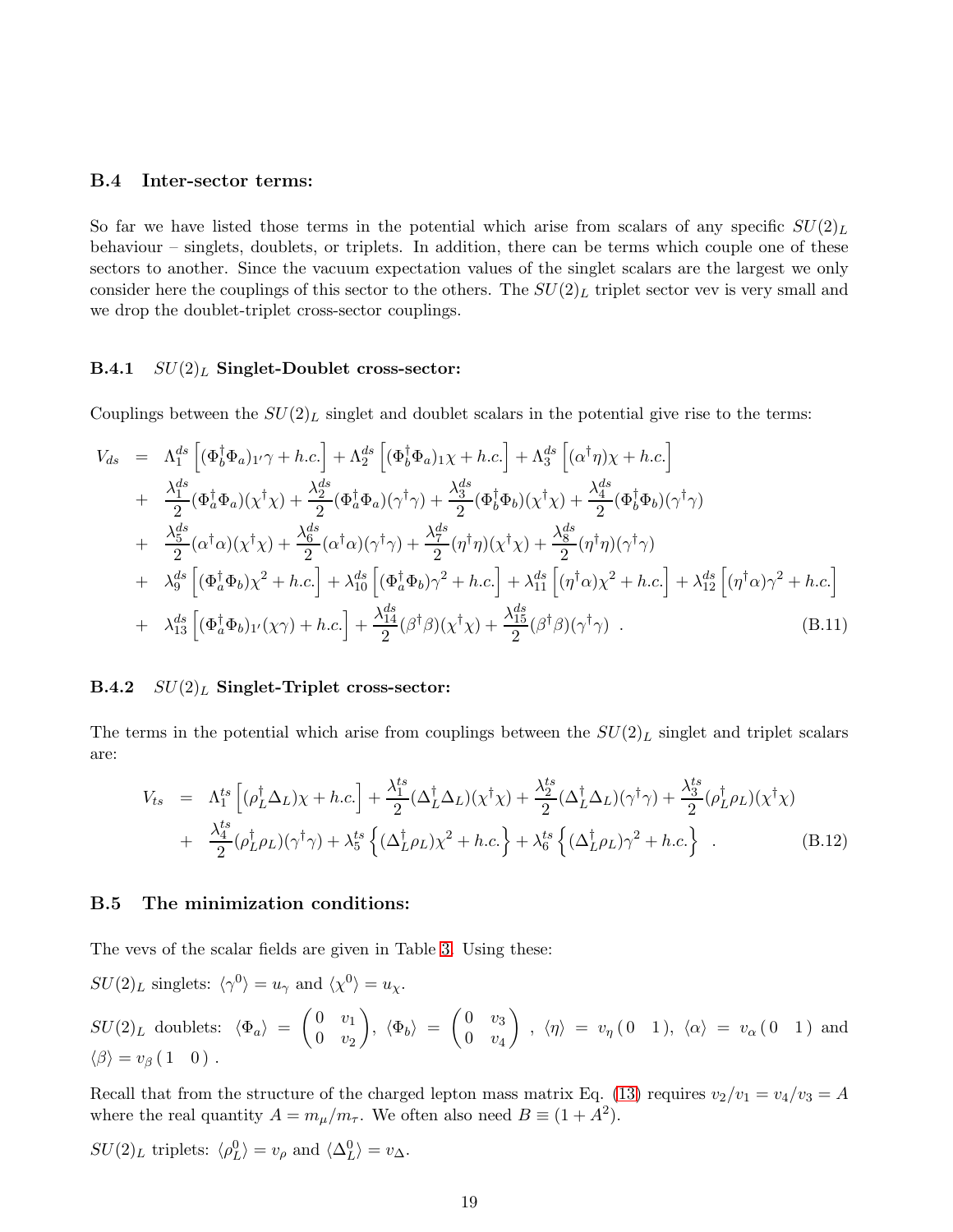B.5.1  $SU(2)_L$  Singlet sector:

<span id="page-19-1"></span>
$$
\frac{\partial V_{singlet}|_{min}}{\partial u_{\chi}^*} = 0 \Rightarrow u_{\chi} \left[ m_{\chi}^2 + \lambda_1^s u_{\chi}^* u_{\chi} \right] + \Lambda_1^s \left( u_{\gamma}^* \right)^2 + u_{\gamma} \left[ \frac{\lambda_3^s}{2} u_{\chi} u_{\gamma}^* + 2 \lambda_4^s u_{\chi}^* u_{\gamma} \right] = 0 \quad , \tag{B.13}
$$

and

$$
\frac{\partial V_{singlet}|_{min}}{\partial u_{\gamma}^{*}} = 0 \Rightarrow u_{\gamma} \left[ m_{\gamma}^{2} + \lambda_{2}^{s} u_{\gamma}^{*} u_{\gamma} \right] + 2\Lambda_{1}^{s} \left( u_{\gamma}^{*} u_{\chi}^{*} \right) + u_{\chi} \left[ \frac{\lambda_{3}^{s}}{2} u_{\gamma} u_{\chi}^{*} + 2\lambda_{4}^{s} u_{\gamma}^{*} u_{\chi} \right] = 0 \quad . \tag{B.14}
$$

# B.5.2  $SU(2)_L$  Doublet sector:

Define  $V_{\mathscr{D}}=V_{doublet}+V_{ds}.$ 

$$
\frac{\partial V_{\mathscr{D}}|_{min}}{\partial v_{\alpha}^{*}} = v_{\alpha} \left[ m_{\alpha}^{2} + \frac{\lambda_{6}^{d}}{2} (v_{1}^{*} v_{1}) B + \frac{\lambda_{8}^{d}}{2} (v_{3}^{*} v_{3}) B + \lambda_{11}^{d} (v_{\alpha}^{*} v_{\alpha}) + \frac{\hat{\lambda}_{123}^{d}}{2} (v_{\eta}^{*} v_{\eta}) + \lambda_{14}^{d} (v_{\beta}^{*} v_{\beta}) \right] + v_{\alpha} \left[ \frac{\lambda_{5}^{ds}}{2} (u_{\chi}^{*} u_{\chi}) + \frac{\lambda_{6}^{ds}}{2} (u_{\gamma}^{*} u_{\gamma}) \right] + v_{\eta} \left[ \lambda_{17}^{d} (v_{1}^{*} v_{3}) B + \Lambda_{3}^{ds} u_{\chi} + \lambda_{11}^{ds} (u_{\chi}^{*})^{2} + \lambda_{12}^{ds} (u_{\gamma}^{*})^{2} \right] = 0.
$$
\n(B.15)

$$
\frac{\partial V_{\mathscr{D}}|_{min}}{\partial v_{\beta}^{*}} = v_{\beta} \left[ m_{\beta}^{2} + \frac{\lambda_{7}^{d}}{2} (v_{1}^{*} v_{1}) B + \frac{\lambda_{9}^{d}}{2} (v_{3}^{*} v_{3}) B + \frac{\lambda_{14}^{d}}{2} (v_{\alpha}^{*} v_{\alpha}) + \frac{\lambda_{16}^{d}}{2} (v_{\eta}^{*} v_{\eta}) + \lambda_{18}^{d} (v_{\beta}^{*} v_{\beta}) \right] + v_{\beta} \left[ \frac{\lambda_{14}^{ds}}{2} (u_{\chi}^{*} u_{\chi}) + \frac{\lambda_{15}^{ds}}{2} (u_{\gamma}^{*} u_{\gamma}) \right] = 0.
$$
\n(B.16)

<span id="page-19-0"></span>
$$
\frac{\partial V_{\mathscr{D}}|_{min}}{\partial v_{\eta}^{*}} = v_{\eta} \left[ m_{\eta}^{2} + \frac{\lambda_{5}^{d}}{2} (v_{1}^{*} v_{1}) B + \frac{\lambda_{10}^{d}}{2} (v_{3}^{*} v_{3}) B + \frac{\hat{\lambda}_{123}^{d}}{2} (v_{\alpha}^{*} v_{\alpha}) + \lambda_{15}^{d} (v_{\eta}^{*} v_{\eta}) + \frac{\lambda_{16}^{d}}{2} (v_{\beta}^{*} v_{\beta}) \right] + v_{\eta} \left[ \frac{\lambda_{7}^{ds}}{2} (u_{\chi}^{*} u_{\chi}) + \frac{\lambda_{8}^{ds}}{2} (u_{\gamma}^{*} u_{\gamma}) \right] + v_{\alpha} \left[ \lambda_{17}^{d} (v_{3}^{*} v_{1}) B + \Lambda_{3}^{ds} u_{\chi}^{*} + \lambda_{11}^{ds} (u_{\chi})^{2} + \lambda_{12}^{ds} (u_{\gamma})^{2} \right] = 0.
$$
\n(B.17)

$$
\frac{\partial V_{\mathscr{D}}|_{min}}{\partial v_{1}^{*}} = v_{1} \left[ m_{\Phi_{a}}^{2} + (v_{1}^{*}v_{1}) \left( \lambda_{a_{1}}^{d} + A^{2} \frac{\lambda_{a_{2}}^{d}}{2} \right) + (v_{3}^{*}v_{3}) \left( \frac{\hat{\lambda}_{ab_{1}}^{d}}{2} + A^{2} \frac{\hat{\lambda}_{ab_{2}}^{d}}{2} + A^{2} \hat{\lambda}_{ab_{3}}^{d} \right) \right] \n+ v_{1} \left[ \left\{ \frac{\lambda_{5}^{d}}{2} (v_{\eta}^{*} v_{\eta}) + \frac{\lambda_{6}^{d}}{2} (v_{\alpha}^{*} v_{\alpha}) + \frac{\lambda_{7}^{d}}{2} (v_{\beta}^{*} v_{\beta}) \right\} + \left\{ \frac{\lambda_{1}^{ds}}{2} (u_{\chi}^{*} u_{\chi}) + \frac{\lambda_{2}^{ds}}{2} (u_{\gamma}^{*} u_{\gamma}) \right\} \right] \n+ v_{3} \left[ \left\{ \lambda_{17}^{d} (v_{\alpha}^{*} v_{\eta}) \right\} + \left\{ \Lambda_{1}^{ds} u_{\gamma}^{*} + \Lambda_{2}^{ds} u_{\chi}^{*} + \lambda_{9}^{ds} (u_{\chi})^{2} + \lambda_{10}^{ds} (u_{\gamma})^{2} + \lambda_{13}^{ds} (u_{\chi} u_{\gamma}) \right\} \right] \n= 0.
$$
\n(B.18)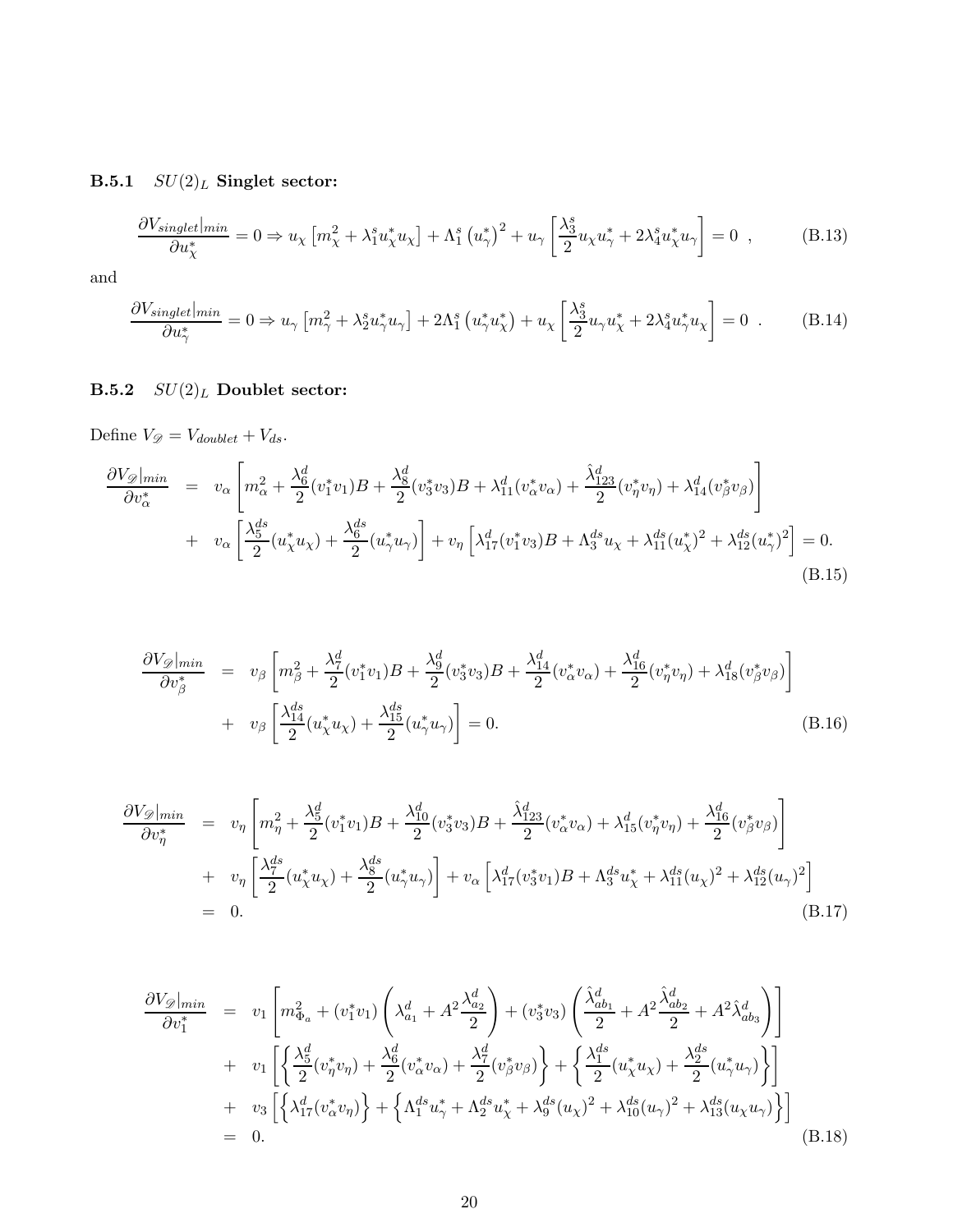$$
\frac{\partial V_{\mathscr{D}}|_{min}}{\partial v_{2}^{*}} = Av_{1}\left[m_{\Phi_{a}}^{2} + (v_{1}^{*}v_{1})\left(A^{2}\lambda_{a_{1}}^{d} + \frac{\lambda_{a_{2}}^{d}}{2}\right) + (v_{3}^{*}v_{3})\left(A^{2}\frac{\hat{\lambda}_{ab_{1}}^{d}}{2} + \frac{\hat{\lambda}_{ab_{2}}^{d}}{2} + \hat{\lambda}_{ab_{3}}^{d}\right)\right] \n+ Av_{1}\left[\left\{\frac{\lambda_{5}^{d}}{2}(v_{\eta}^{*}v_{\eta}) + \frac{\lambda_{6}^{d}}{2}(v_{\alpha}^{*}v_{\alpha}) + \frac{\lambda_{7}^{d}}{2}(v_{\beta}^{*}v_{\beta})\right\} + \left\{\frac{\lambda_{1}^{ds}}{2}(u_{\chi}^{*}u_{\chi}) + \frac{\lambda_{2}^{ds}}{2}(u_{\gamma}^{*}u_{\gamma})\right\}\right] \n+ Av_{3}\left[\left\{\lambda_{17}^{d}(v_{\alpha}^{*}v_{\eta})\right\} + \left\{-\Lambda_{1}^{ds}u_{\gamma}^{*} + \Lambda_{2}^{ds}u_{\chi}^{*} + \lambda_{9}^{ds}(u_{\chi})^{2} + \lambda_{10}^{ds}(u_{\gamma})^{2} - \lambda_{13}^{ds}(u_{\chi}u_{\gamma})\right\}\right] \n= 0.
$$
\n(B.19)

$$
\frac{\partial V_{\mathscr{D}}|_{min}}{\partial v_{3}^{*}} = v_{3} \left[ m_{\Phi_{b}}^{2} + (v_{3}^{*}v_{3}) \left( \lambda_{b_{1}}^{d} + A^{2} \frac{\lambda_{b_{2}}^{d}}{2} \right) + (v_{1}^{*}v_{1}) \left( \frac{\hat{\lambda}_{ab_{1}}^{d}}{2} + A^{2} \frac{\hat{\lambda}_{ab_{2}}^{d}}{2} + A^{2} \hat{\lambda}_{ab_{3}}^{d} \right) \right] \n+ v_{3} \left[ \left\{ \frac{\lambda_{8}^{d}}{2} (v_{\alpha}^{*} v_{\alpha}) + \frac{\lambda_{9}^{d}}{2} (v_{\beta}^{*} v_{\beta}) + \frac{\lambda_{10}^{d}}{2} (v_{\eta}^{*} v_{\eta}) \right\} + \left\{ \frac{\lambda_{3}^{ds}}{2} (u_{\chi}^{*} u_{\chi}) + \frac{\lambda_{4}^{ds}}{2} (u_{\gamma}^{*} u_{\gamma}) \right\} \right] \n+ v_{1} \left[ \left\{ \lambda_{17}^{d} (v_{\eta}^{*} v_{\alpha}) \right\} + \left\{ \Lambda_{1}^{ds} u_{\gamma} + \Lambda_{2}^{ds} u_{\chi} + \lambda_{9}^{ds} (u_{\chi}^{*})^{2} + \lambda_{10}^{ds} (u_{\gamma}^{*})^{2} + \lambda_{13}^{ds} (u_{\chi}^{*} u_{\gamma}^{*}) \right\} \right] \n= 0.
$$
\n(B.20)

$$
\frac{\partial V_{\mathscr{D}}|_{min}}{\partial v_{4}^{*}} = A v_{3} \left[ m_{\Phi_{b}}^{2} + (v_{3}^{*} v_{3}) \left( A^{2} \lambda_{b_{1}}^{d} + \frac{\lambda_{b_{2}}^{d}}{2} \right) + (v_{1}^{*} v_{1}) \left( A^{2} \frac{\hat{\lambda}_{ab_{1}}^{d}}{2} + \frac{\hat{\lambda}_{ab_{2}}^{d}}{2} + \hat{\lambda}_{ab_{3}}^{d} \right) \right] \n+ A v_{3} \left[ \left\{ \frac{\lambda_{8}^{d}}{2} (v_{\alpha}^{*} v_{\alpha}) + \frac{\lambda_{9}^{d}}{2} (v_{\beta}^{*} v_{\beta}) + \frac{\lambda_{10}^{d}}{2} (v_{\eta}^{*} v_{\eta}) \right\} + \left\{ \frac{\lambda_{3}^{ds}}{2} (u_{\chi}^{*} u_{\chi}) + \frac{\lambda_{4}^{ds}}{2} (u_{\gamma}^{*} u_{\gamma}) \right\} \right] \n+ A v_{1} \left[ \left\{ \lambda_{17}^{d} (v_{\eta}^{*} v_{\alpha}) \right\} + \left\{ -\Lambda_{1}^{ds} u_{\gamma} + \Lambda_{2}^{ds} u_{\chi} + \lambda_{9}^{ds} (u_{\chi}^{*})^{2} + \lambda_{10}^{ds} (u_{\gamma}^{*})^{2} - \lambda_{13}^{ds} (u_{\chi}^{*} u_{\gamma}^{*}) \right\} \right] \n= 0.
$$
\n(B.21)

# B.5.3  $SU(2)_L$  Triplet sector:

Define  $V_{\mathcal{T}} = V_{triplet} + V_{ts}$ .

$$
\frac{\partial V_{\mathcal{F}}|_{min}}{\partial v_{\Delta}^{*}} = v_{\Delta} \left[ \left\{ m_{\Delta_{L}}^{2} + \lambda_{1}^{t} (v_{\Delta}^{*} v_{\Delta}) + \frac{\lambda_{345}^{t}}{2} (v_{\rho}^{*} v_{\rho}) \right\} + \left\{ \frac{\lambda_{1}^{ts}}{2} (u_{\chi}^{*} u_{\chi}) + \frac{\lambda_{2}^{ts}}{2} (u_{\gamma}^{*} u_{\gamma}) \right\} \right] + v_{\rho} \left[ \Lambda_{1}^{ts} u_{\chi}^{*} + \lambda_{5}^{ts} u_{\chi}^{2} + \lambda_{6}^{ts} u_{\gamma}^{2} \right] = 0.
$$
\n(B.22)

$$
\frac{\partial V_{\mathcal{F}}|_{min}}{\partial v_{\rho}^{*}} = v_{\rho} \left[ \left\{ m_{\rho_{L}}^{2} + \lambda_{2}^{t} (v_{\rho}^{*} v_{\rho}) + \frac{\lambda_{345}^{t}}{2} (v_{\Delta}^{*} v_{\Delta}) \right\} + \left\{ \frac{\lambda_{3}^{ts}}{2} (u_{\chi}^{*} u_{\chi}) + \frac{\lambda_{4}^{ts}}{2} (u_{\gamma}^{*} u_{\gamma}) \right\} \right] + v_{\Delta} \left[ \Lambda_{1}^{ts} u_{\chi} + \lambda_{5}^{ts} (u_{\chi}^{*})^{2} + \lambda_{6}^{ts} (u_{\gamma}^{*})^{2} \right] = 0.
$$
\n(B.23)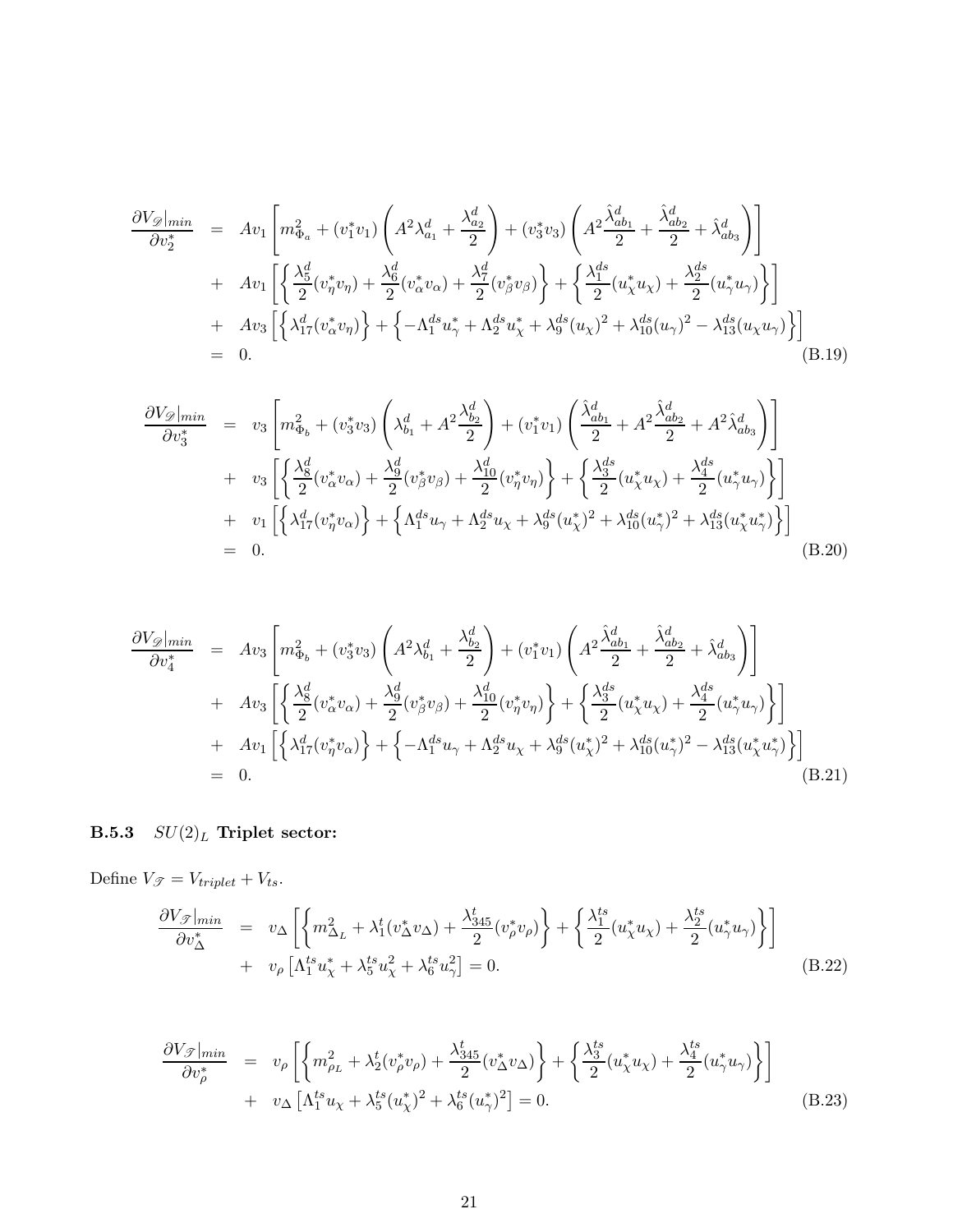## <span id="page-21-0"></span>References

- <span id="page-21-1"></span>[1] See, for example, P. F. Harrison and W. G. Scott, Phys. Lett. B 557, 76 (2003) [\[hep-ph/0302025\]](http://arxiv.org/abs/hep-ph/0302025).
- <span id="page-21-2"></span>[2] S. L. Chen, M. Frigerio and E. Ma, Phys. Rev. D 70, 073008 (2004) Erratum: [Phys. Rev. D 70, 079905 (2004)] [\[hep-ph/0404084\]](http://arxiv.org/abs/hep-ph/0404084); E. Ma, Phys. Rev. D 61, 033012 (2000) [\[hep-ph/9909249\]](http://arxiv.org/abs/hep-ph/9909249).
- [3] A sampling is W. Grimus and L. Lavoura, JHEP 0508, 013 (2005) [\[hep-ph/0504153\]](http://arxiv.org/abs/hep-ph/0504153); R. Jora, J. Schechter and M. Naeem Shahid, Phys. Rev. D 80, 093007 (2009) Erratum: [Phys. Rev. D 82, 079902 (2010)] [\[arXiv:0909.4414](http://arxiv.org/abs/0909.4414) [hep-ph]]; Z. z. Xing, D. Yang and S. Zhou, Phys. Lett. B 690, 304 (2010) [\[arXiv:1004.4234](http://arxiv.org/abs/1004.4234) [hep-ph]]; T. Teshima and Y. Okumura, Phys. Rev. D 84, 016003 (2011) [\[arXiv:1103.6127](http://arxiv.org/abs/1103.6127) [hep-ph]]; S. Dev, S. Gupta and R. R. Gautam, Phys. Lett. B 702, 28 (2011) [\[arXiv:1106.3873](http://arxiv.org/abs/1106.3873) [hep-ph]]; S. Zhou, Phys. Lett. B 704, 291 (2011) [\[arXiv:1106.4808](http://arxiv.org/abs/1106.4808) [hep-ph]]; R. Jora, J. Schechter and M. N. Shahid, Int. J. Mod. Phys. A 28, 1350028 (2013) [\[arXiv:1210.6755](http://arxiv.org/abs/1210.6755) [hep-ph]]; H. B. Benaoum, Phys. Rev. D 87, 073010 (2013) [\[arXiv:1302.0950](http://arxiv.org/abs/1302.0950) [hep-ph]].
- <span id="page-21-3"></span>[4] S. Morisi, [hep-ph/0605167;](http://arxiv.org/abs/hep-ph/0605167) M. Tanimoto and T. Yanagida, Phys. Lett. B 633, 567 (2006) [\[hep-ph/0511336\]](http://arxiv.org/abs/hep-ph/0511336); S. Gupta, C. S. Kim and P. Sharma, Phys. Lett. B 740, 353 (2015) [\[arXiv:1408.0172](http://arxiv.org/abs/1408.0172) [hep-ph]].
- <span id="page-21-4"></span>[5] A. E. C. Hernandez, E. C. Mur and R. Martinez, Phys. Rev. D 90, 073001 (2014) [\[arXiv:1407.5217](http://arxiv.org/abs/1407.5217) [hep-ph]]; V. V. Vien and H. N. Long, Zh. Eksp. Teor. Fiz. 145, 991 (2014) J. Exp. Theor. Phys. 118, 869 (2014) [\[arXiv:1404.6119](http://arxiv.org/abs/1404.6119) [hep-ph]]; E. Ma and R. Srivastava, Phys. Lett. B 741, 217 (2015) [\[arXiv:1411.5042](http://arxiv.org/abs/1411.5042) [hep-ph]]; D. Meloni, S. Morisi and E. Peinado, J. Phys. G 38, 015003 (2011) [\[arXiv:1005.3482](http://arxiv.org/abs/1005.3482) [hep-ph]]; A. E. Carcamo Hernandez, I. de Medeiros Varzielas and E. Schumacher, Phys. Rev. D 93, 016003 (2016) [\[arXiv:1509.02083](http://arxiv.org/abs/1509.02083) [hep-ph]]; A. E. Carcamo Hernandez, I. de Medeiros Varzielas and N. A. Neill, Phys. Rev. D 94, 033011 (2016) [\[arXiv:1511.07420](http://arxiv.org/abs/1511.07420) [hep-ph]]; D. Das, U. K. Dey and P. B. Pal, Phys. Lett. B 753, 315 (2016) [\[arXiv:1507.06509](http://arxiv.org/abs/1507.06509) [hep-ph]]; R. N. Mohapatra, S. Nasri and H. B. Yu, Phys. Lett. B 639, 318 (2006) [\[hep-ph/0605020\]](http://arxiv.org/abs/hep-ph/0605020).
- <span id="page-21-6"></span><span id="page-21-5"></span>[6] F. Feruglio and Y. Lin, Nucl. Phys. B 800, 77 (2008) [\[arXiv:0712.1528](http://arxiv.org/abs/0712.1528) [hep-ph]].
- [7] For the present status of  $\theta_{13}$  see presentations from Double Chooz, RENO, Daya Bay, and T2K at Neutrino 2016 [\(http://neutrino2016.iopconfs.org/programme\)](http://neutrino2016.iopconfs.org/programme).
- <span id="page-21-8"></span><span id="page-21-7"></span>[8] S. Pramanick and A. Raychaudhuri, Phys. Rev. D 93, 033007 (2016) [\[arXiv:1508.02330](http://arxiv.org/abs/1508.02330) [hep-ph]].
- [9] S. Pramanick and A. Raychaudhuri, Phys. Lett. B  $746$ ,  $237$  (2015) [\[arXiv:1411.0320](http://arxiv.org/abs/1411.0320) [hep-ph]]; Int. J. Mod. Phys. A 30, 1530036 (2015) [\[arXiv:1504.01555](http://arxiv.org/abs/1504.01555) [hep-ph]].
- <span id="page-21-9"></span>[10] B. Brahmachari and A. Raychaudhuri, Phys. Rev. D 86, 051302 (2012) [\[arXiv:1204.5619](http://arxiv.org/abs/1204.5619) [hep-ph]]; S. Pramanick and A. Raychaudhuri, Phys. Rev. D 88, 093009 (2013) [\[arXiv:1308.1445](http://arxiv.org/abs/1308.1445) [hep-ph]].
- <span id="page-21-10"></span>[11] J. Kubo, A. Mondragon, M. Mondragon and E. Rodriguez-Jauregui, Prog. Theor. Phys. 109, 795 (2003) Erratum: [Prog. Theor. Phys. 114, 287 (2005)] [\[hep-ph/0302196\]](http://arxiv.org/abs/hep-ph/0302196); S. Kaneko, H. Sawanaka, T. Shingai, M. Tanimoto and K. Yoshioka, Prog. Theor. Phys. 117, 161 (2007) [\[hep-ph/0609220\]](http://arxiv.org/abs/hep-ph/0609220).
- <span id="page-21-11"></span>[12] M. C. Gonzalez-Garcia, M. Maltoni, J. Salvado and T. Schwetz, JHEP 1212, 123 (2012) [\[arXiv:1209.3023v](http://arxiv.org/abs/1209.3023)3 [hep-ph]], NuFIT 2.1 (2016).